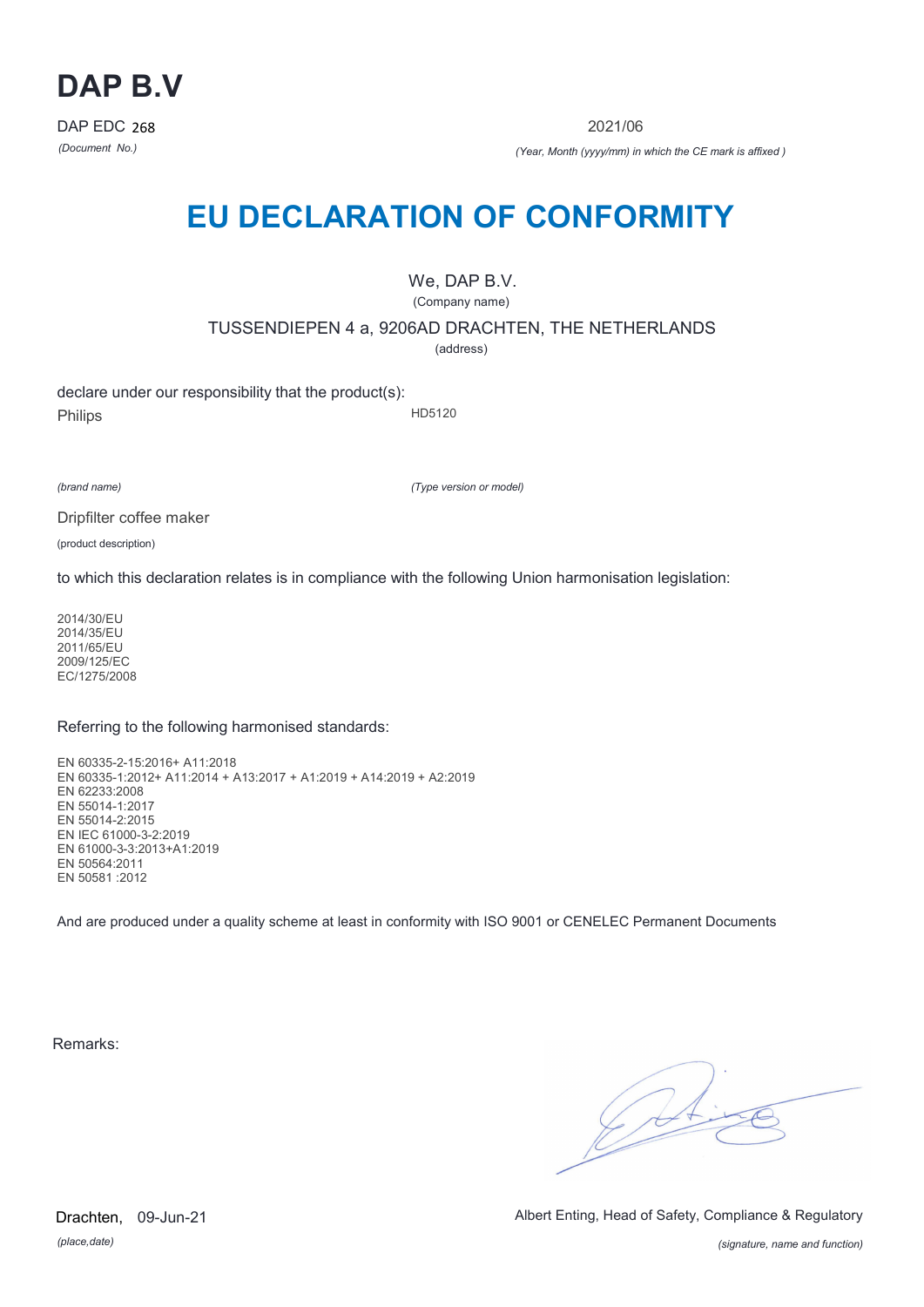

2021/06

*(Document No. /Bericht Nr. ) (Year, Month (yyyy/mm) in which the CE mark is affixed /Jahr der CE Zeichenerteilung )*

## **EU DECLARATION OF CONFORMITY**

(EG - Konformitätserklärung)

We, DAP B.V.

(Company name / Name) TUSSENDIEPEN 4 a, 9206AD DRACHTEN, THE NETHERLANDS (address / Anschrift)

declare under our responsibility that the product(s): HD5120

erklären als Verantwortliche, daß folgende(s) elektrische(n) Produkt(e)

Philips

*(brand name, Markenname)*

*(Type version or model, Typenbezeichnung oder Modell )*

Dripfilter coffee maker (product description, Produktbezeichnung)

to which this declaration relates is in compliance with the following Union harmonisation legislation:

(auf die sich diese Konformitätserklärung bezieht, allen nachstehenden harmonisierten Normen der Union entspricht:)

2014/30/EU 2014/35/EU 2011/65/EU 2009/125/EC EC/1275/2008

### Referring to the following harmonised standards:

(Bezugnahme auf die folgenden harmonisierten Normen:)

EN 60335-2-15:2016+ A11:2018 EN 60335-1:2012+ A11:2014 + A13:2017 + A1:2019 + A14:2019 + A2:2019 EN 62233:2008 EN 55014-1:2017 EN 55014-2:2015 EN IEC 61000-3-2:2019 EN 61000-3-3:2013+A1:2019 EN 50564:2011 EN 50581 :2012

And are produced under a quality scheme at least in conformity with ISO 9001 or CENELEC Permanent Documents (und die gemäß eines Qualitätsystems produziert werden, dass mindestens der ISO 9001 oder CENELEC Permanent Documents entspricht)

Remarks:

*(place,date / Ort, Datum )* Drachten, 09-Jun-21

*(signature, name and function / Unterschrift, Name und Funktion des Unterzeichners )* Albert Enting, Head of Safety, Compliance & Regulatory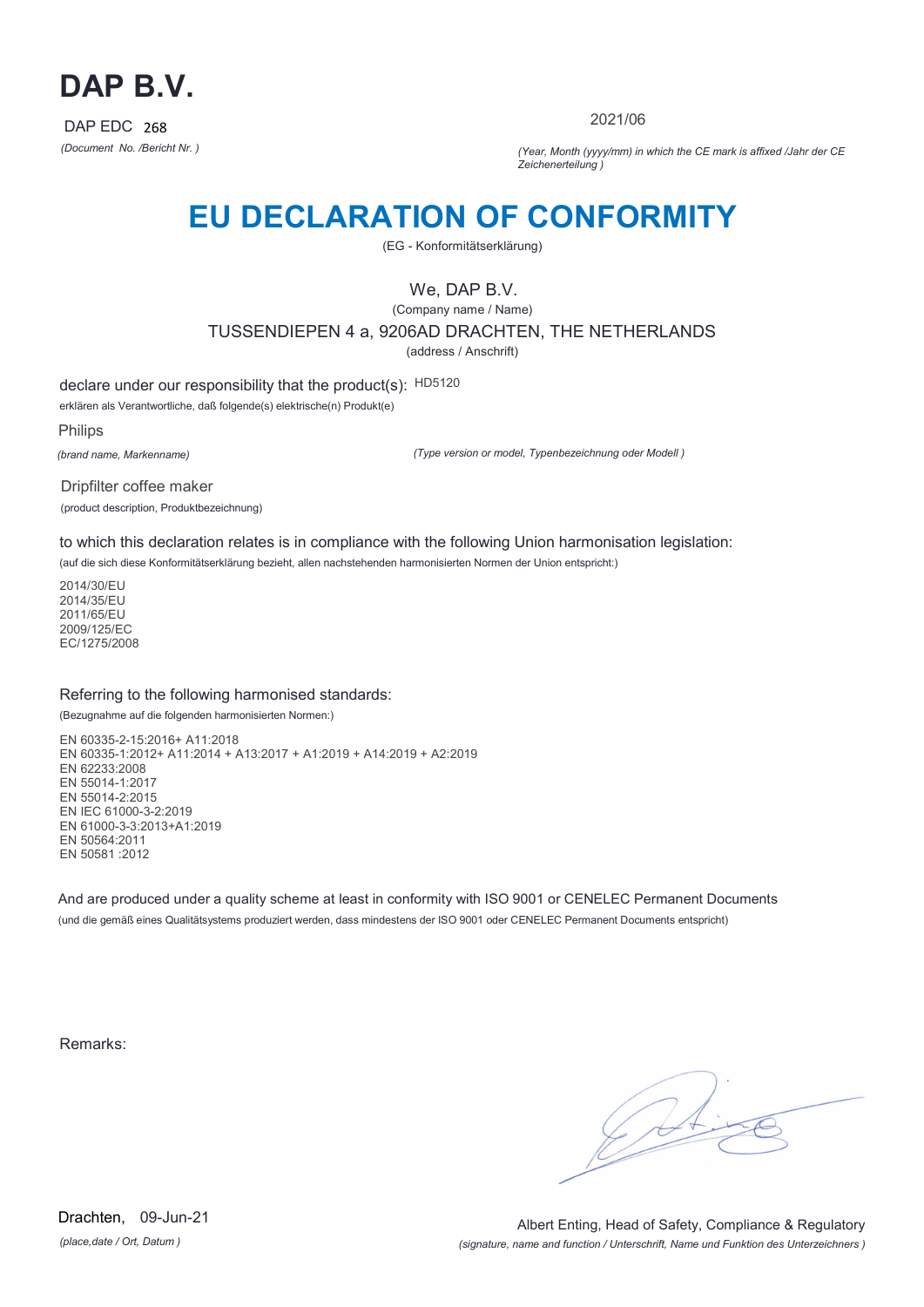

2021/06

*(Document No. / Numéro du document) (Year, Month (yyyy/mm) in which the CE mark is affixed / Année/mois (aaaa/mm) au cours de laquelle le marquage CE a été apposé)*

## **EU DECLARATION OF CONFORMITY**

(DECLARATION DE CONFORMITE CE)

We, DAP B.V.

(Company name / Nom de l'entreprise)

TUSSENDIEPEN 4 a, 9206AD DRACHTEN, THE NETHERLANDS

(address / adresse)

declare under our responsibility that the product(s): HD5120

(déclarons sous notre propre responsabilité que le(s) produit(s))

Philips

*(brand name, nom de la marque)*

*(Type version or model, référence ou modèle)*

Dripfilter coffee maker (product description, description du produit)

to which this declaration relates is in compliance with the following Union harmonisation legislation: (auquel cette déclaration se rapporte, est conforme à la législation d'harmonisation de l'Union suivante :)

2014/30/EU 2014/35/EU 2011/65/EU 2009/125/EC EC/1275/2008

### Referring to the following harmonised standards:

(Et fait référence aux normes harmonisées suivantes :)

EN 60335-2-15:2016+ A11:2018 EN 60335-1:2012+ A11:2014 + A13:2017 + A1:2019 + A14:2019 + A2:2019 EN 62233:2008 EN 55014-1:2017 EN 55014-2:2015 EN IEC 61000-3-2:2019 EN 61000-3-3:2013+A1:2019 EN 50564:2011 EN 50581 :2012

And are produced under a quality scheme at least in conformity with ISO 9001 or CENELEC Permanent Documents (Et sont fabriqués conformément à une qualité au moins conforme à la norme ISO 9001 ou aux Documents Permanents CENELEC)

Remarks:

 $\sqrt{14}$ 

*(place,date / lieu, date)* Drachten, 09-Jun-21

*(signature, name and function / signature, nom et fonction)* Albert Enting, Head of Safety, Compliance & Regulatory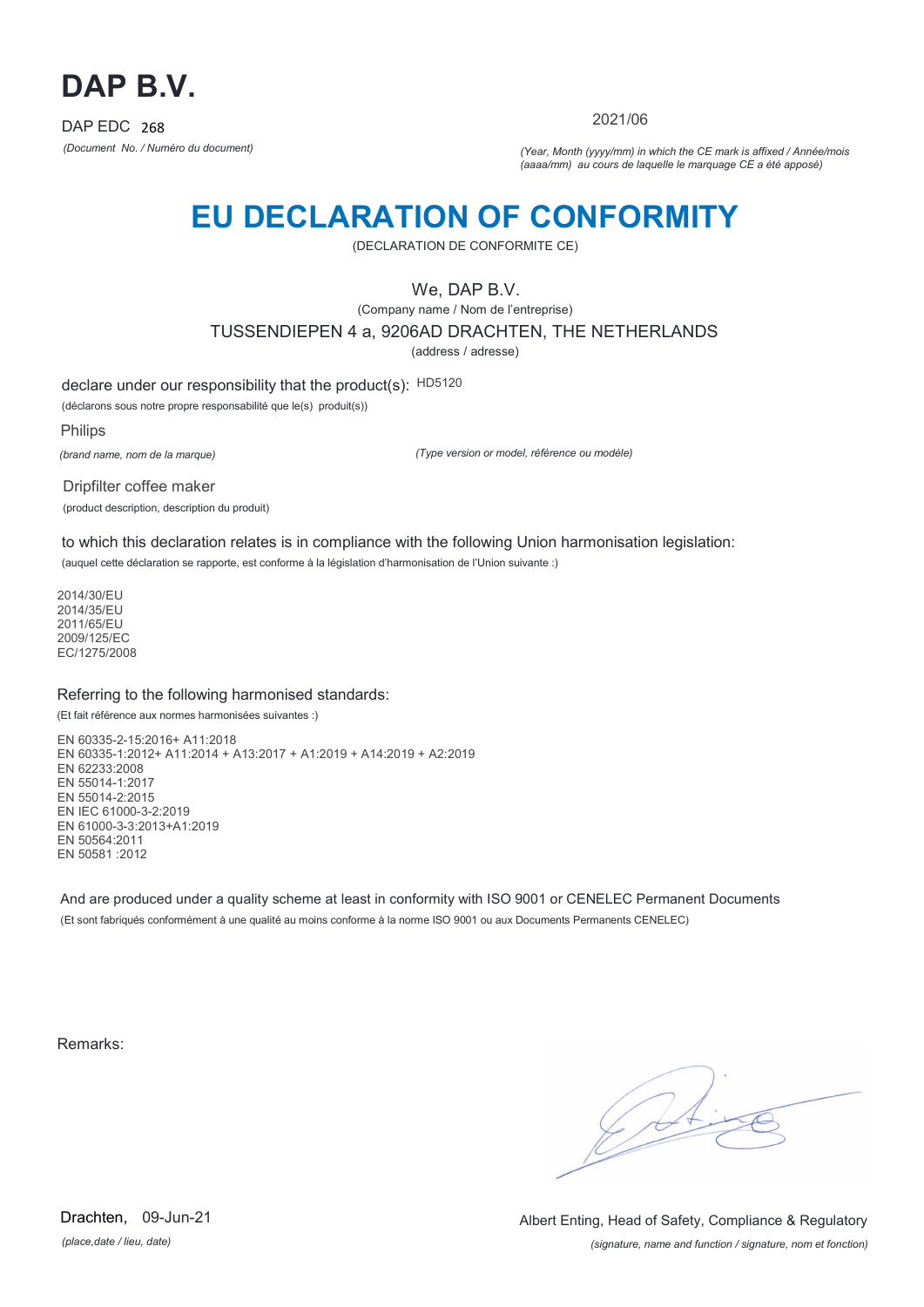

2021/06

*(Document No. / Documentnummer) (Year, Month (yyyy/mm) in which the CE mark is affixed / Jaar, maand waarin de CE markering is uitgegeven)*

## **EU DECLARATION OF CONFORMITY**

(Europeese Conformiteitsverklaring)

We, DAP B.V.

(Company name / Bedrijfsnaam) TUSSENDIEPEN 4 a, 9206AD DRACHTEN, THE NETHERLANDS

(address / adres)

declare under our responsibility that the product(s): HD5120

(verklaren dat onder onze verantwoordelijkheid de product(en))

Philips

*(brand name, merknaam)*

*(Type version or model, typenummer of model)*

Dripfilter coffee maker (product description, productbeschrijving)

to which this declaration relates is in compliance with the following Union harmonisation legislation:

(waarop deze verklaring betrekking heeft in overeenstemming is met de volgende harmonisatiewetten van de Europese Unie:)

2014/30/EU 2014/35/EU 2011/65/EU 2009/125/EC EC/1275/2008

### Referring to the following harmonised standards:

(Onder verwijzing naar de volgende geharmoniseerde normen:)

EN 60335-2-15:2016+ A11:2018 EN 60335-1:2012+ A11:2014 + A13:2017 + A1:2019 + A14:2019 + A2:2019 EN 62233:2008 EN 55014-1:2017 EN 55014-2:2015 EN IEC 61000-3-2:2019 EN 61000-3-3:2013+A1:2019 EN 50564:2011 EN 50581 :2012

And are produced under a quality scheme at least in conformity with ISO 9001 or CENELEC Permanent Documents (En worden geproduceerd volgens een kwaliteitsprogramma wat minimaal overeenkomt met ISO9001 of de CENELEC permanente documenten)

Remarks:

 $\sqrt{d^4}$ 

*(place,date / plaats, datum)* Drachten, 09-Jun-21 Albert Enting, Head of Safety, Compliance & Regulatory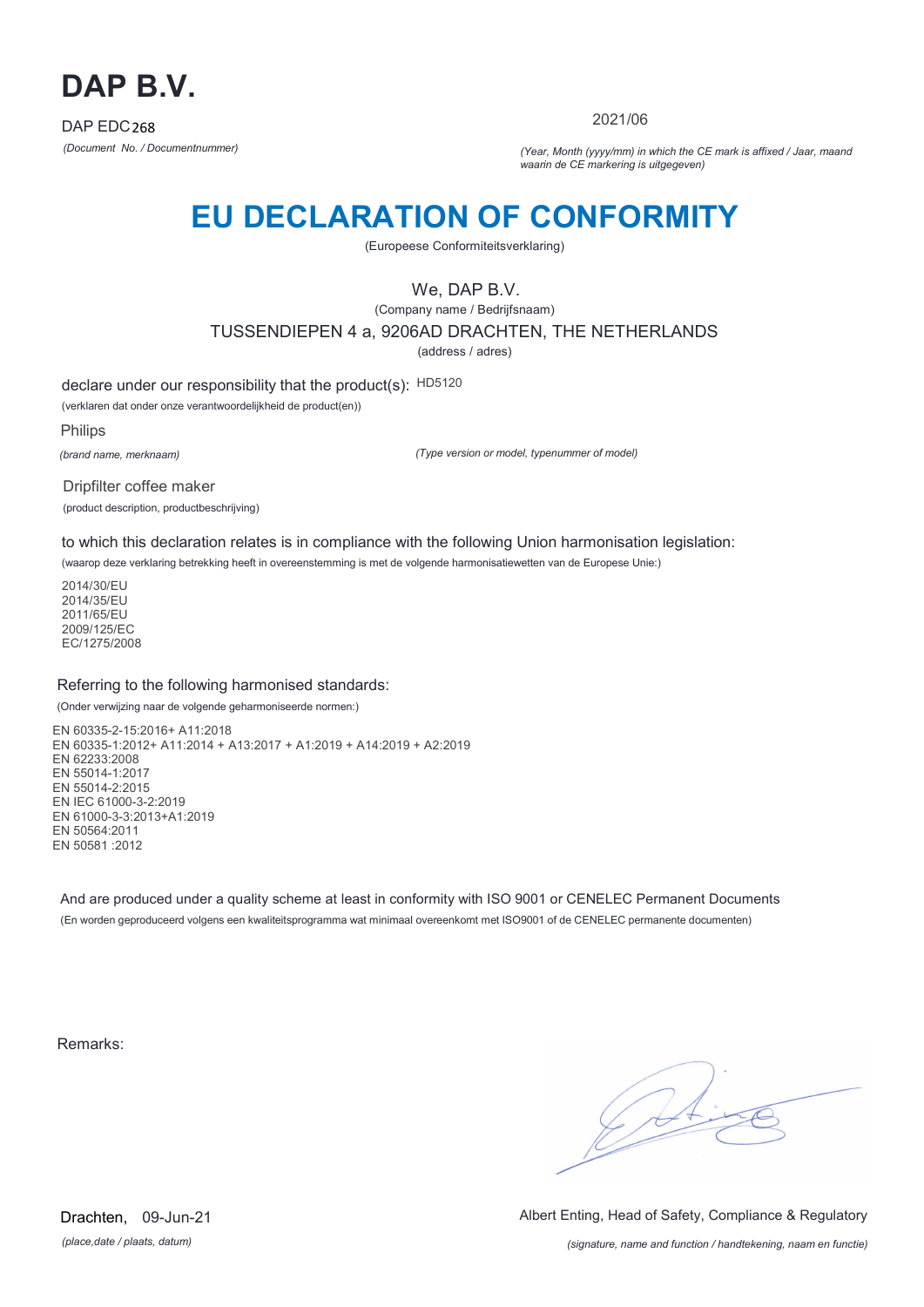

2021/06

*(Document No. / Číslo zprávy) (Year, Month (yyyy/mm) in which the CE mark is affixed / Rok udělění známky CE)*

## **EU DECLARATION OF CONFORMITY**

(Prohlášení o shodě v EU)

We, DAP B.V.

(Company name / Jméno) TUSSENDIEPEN 4 a, 9206AD DRACHTEN, THE NETHERLANDS

(address / adresa)

declare under our responsibility that the product(s): HD5120

(Prohlašujeme na svou odpovědnost, že elektrický výrobek)

Philips

*(brand name, značka)*

*(Type version or model, Typ verze nebo model)*

Dripfilter coffee maker (product description, popis výrobku)

to which this declaration relates is in compliance with the following Union harmonisation legislation:

(ke kterému se toto prohlášení vztahuje, je v souladu s následujícími harmonizačními právními předpisy EU:)

2014/30/EU 2014/35/EU 2011/65/EU 2009/125/EC EC/1275/2008

### Referring to the following harmonised standards:

(Odkazující na následovné harmonizované normy:)

EN 60335-2-15:2016+ A11:2018 EN 60335-1:2012+ A11:2014 + A13:2017 + A1:2019 + A14:2019 + A2:2019 EN 62233:2008 EN 55014-1:2017 EN 55014-2:2015 EN IEC 61000-3-2:2019 EN 61000-3-3:2013+A1:2019 EN 50564:2011 EN 50581 :2012

And are produced under a quality scheme at least in conformity with ISO 9001 or CENELEC Permanent Documents (A jsou vyráběny v systému řízení kvality minimálně ve shodě s ISO 9001 nebo)

Remarks:

 $\sqrt{1}$ 

*(place,date / místo, datum)* Drachten, 09-Jun-21

*(signature, name and function / podpis, jméno a funkce)* Albert Enting, Head of Safety, Compliance & Regulatory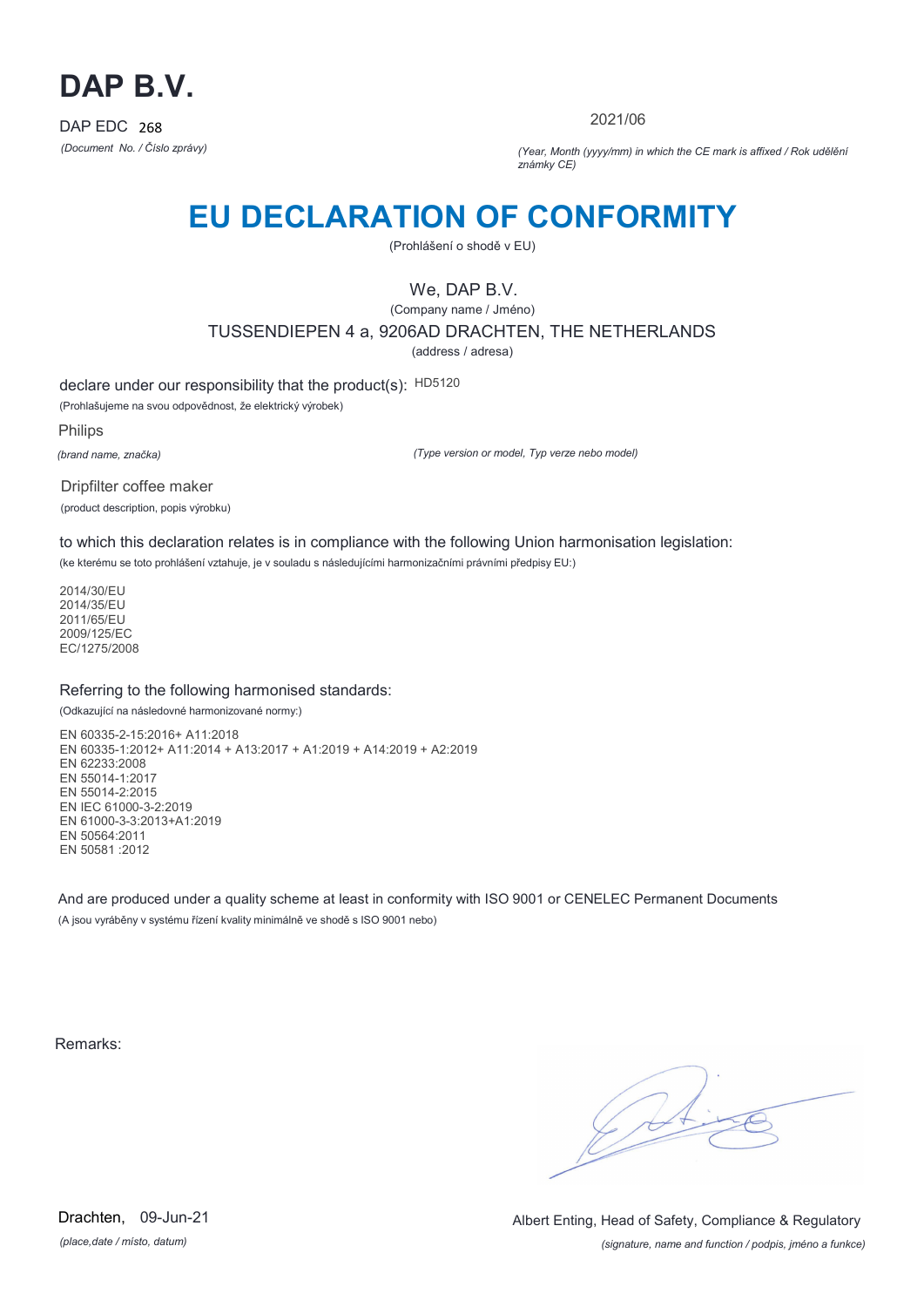

2021/06

*(Document No. / Rapportnummer) (Year, Month (yyyy/mm) in which the CE mark is affixed / Årstal for påhæftning af CE-mærkningen)*

## **EU DECLARATION OF CONFORMITY**

(EU KONFORMITETSERKLÆRING)

We, DAP B.V.

(Company name / Virksomhedens navn)

TUSSENDIEPEN 4 a, 9206AD DRACHTEN, THE NETHERLANDS

(address / adresse)

declare under our responsibility that the product(s): HD5120

(Erklærer i henhold til vores ansvar, at de(t) elektriske produkt(er))

Philips

*(brand name, navn på varemærke)*

*(Type version or model, type eller model)*

Dripfilter coffee maker (product description, produktbeskrivelse)

to which this declaration relates is in compliance with the following Union harmonisation legislation:

(til hvilke(t) denne erklæring relaterer sig, er i overensstemmelse med følgende EUharmoniseringslovgivning:)

2014/30/EU 2014/35/EU 2011/65/EU 2009/125/EC EC/1275/2008

### Referring to the following harmonised standards:

(Med reference til følgende harmoniserede standarder:)

EN 60335-2-15:2016+ A11:2018 EN 60335-1:2012+ A11:2014 + A13:2017 + A1:2019 + A14:2019 + A2:2019 EN 62233:2008 EN 55014-1:2017 EN 55014-2:2015 EN IEC 61000-3-2:2019 EN 61000-3-3:2013+A1:2019 EN 50564:2011 EN 50581 :2012

And are produced under a quality scheme at least in conformity with ISO 9001 or CENELEC Permanent Documents (Og er produceret i en kvalitet, der, som minimum, opfylder kravene i ISO 9001-standarden eller CENELEC's permanente dokumenter)

Remarks:

 $\sqrt{4}$ 

*(place,date / sted, dato)* Drachten, 09-Jun-21

*(signature, name and function / Signatur, navn og titel)* Albert Enting, Head of Safety, Compliance & Regulatory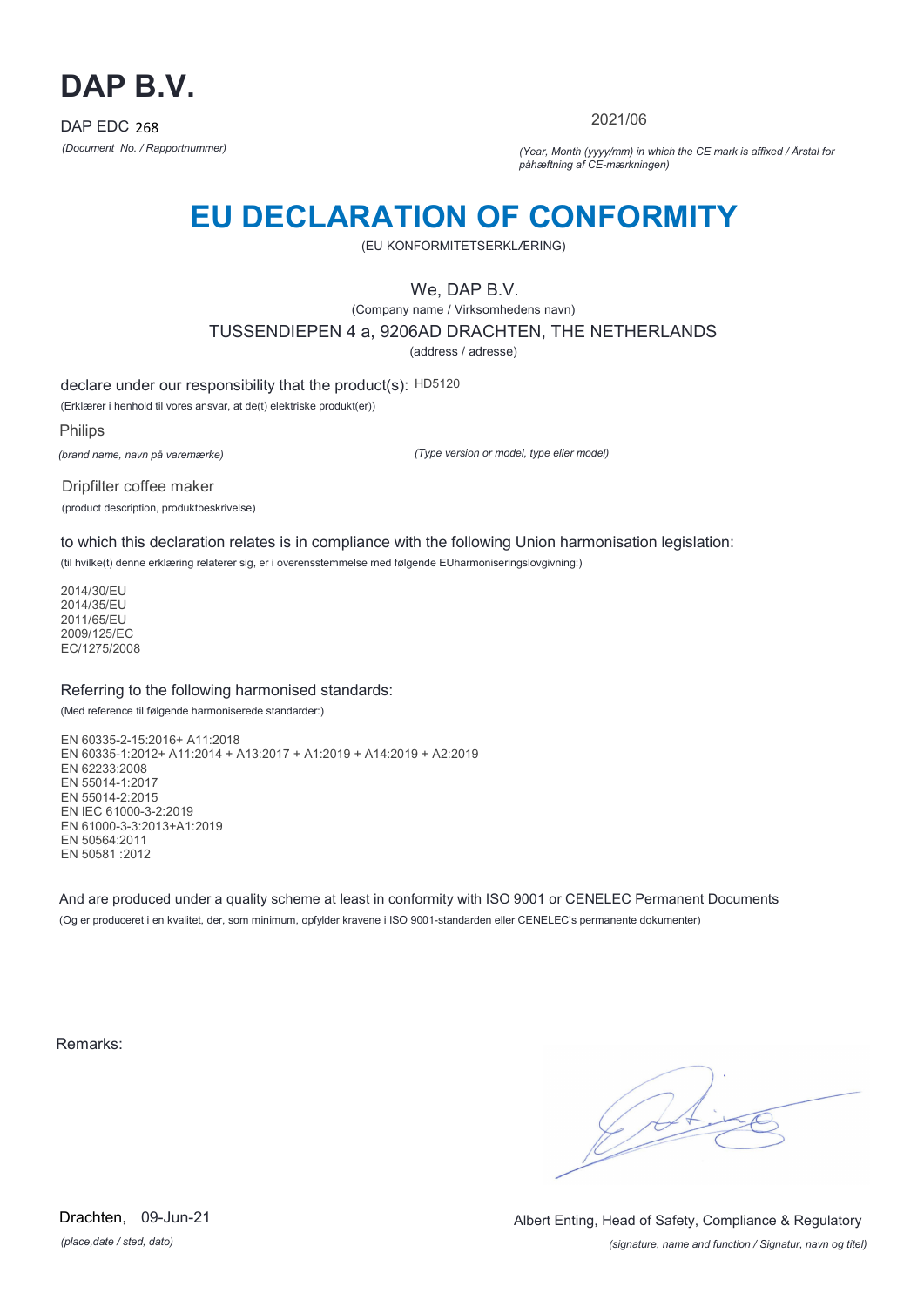

2021/06

*(Document No. / Documento nº.) (Year, Month (yyyy/mm) in which the CE mark is affixed / Año en el que se incluye el marcado CE))*

## **EU DECLARATION OF CONFORMITY**

(EU DECLARACIÓN CE DE CONFORMIDAD)

We, DAP B.V.

(Company name / Nombre compaña ) TUSSENDIEPEN 4 a, 9206AD DRACHTEN, THE NETHERLANDS

(address / dirección )

declare under our responsibility that the product(s): HD5120

(Declaramos bajo nuestra propia responsabilidad que el (los) producto(s):

Philips

*(brand name, nombre de la marca)*

*(Type version or model, Referencia o modelo)*

Dripfilter coffee maker (product description, descripción del producto )

to which this declaration relates is in compliance with the following Union harmonisation legislation:

(al que hace referencia esta declaración cumple la siguiente legislación sobre armonización de la Unión:)

2014/30/EU 2014/35/EU 2011/65/EU 2009/125/EC EC/1275/2008

### Referring to the following harmonised standards:

(En referencia a las siguientes normas armonizadas:)

EN 60335-2-15:2016+ A11:2018 EN 60335-1:2012+ A11:2014 + A13:2017 + A1:2019 + A14:2019 + A2:2019 EN 62233:2008 EN 55014-1:2017 EN 55014-2:2015 EN IEC 61000-3-2:2019 EN 61000-3-3:2013+A1:2019 EN 50564:2011 EN 50581 :2012

And are produced under a quality scheme at least in conformity with ISO 9001 or CENELEC Permanent Documents (Y se fabrican conforme a una calidad al menos conforme a la norma ISO 9001 o a los Documentos Permanentes CENELEC)

Remarks:

*(place,date / lugar, fecha)* Drachten, 09-Jun-21

*(signature, name and function / firma, nombre y cargo )* Albert Enting, Head of Safety, Compliance & Regulatory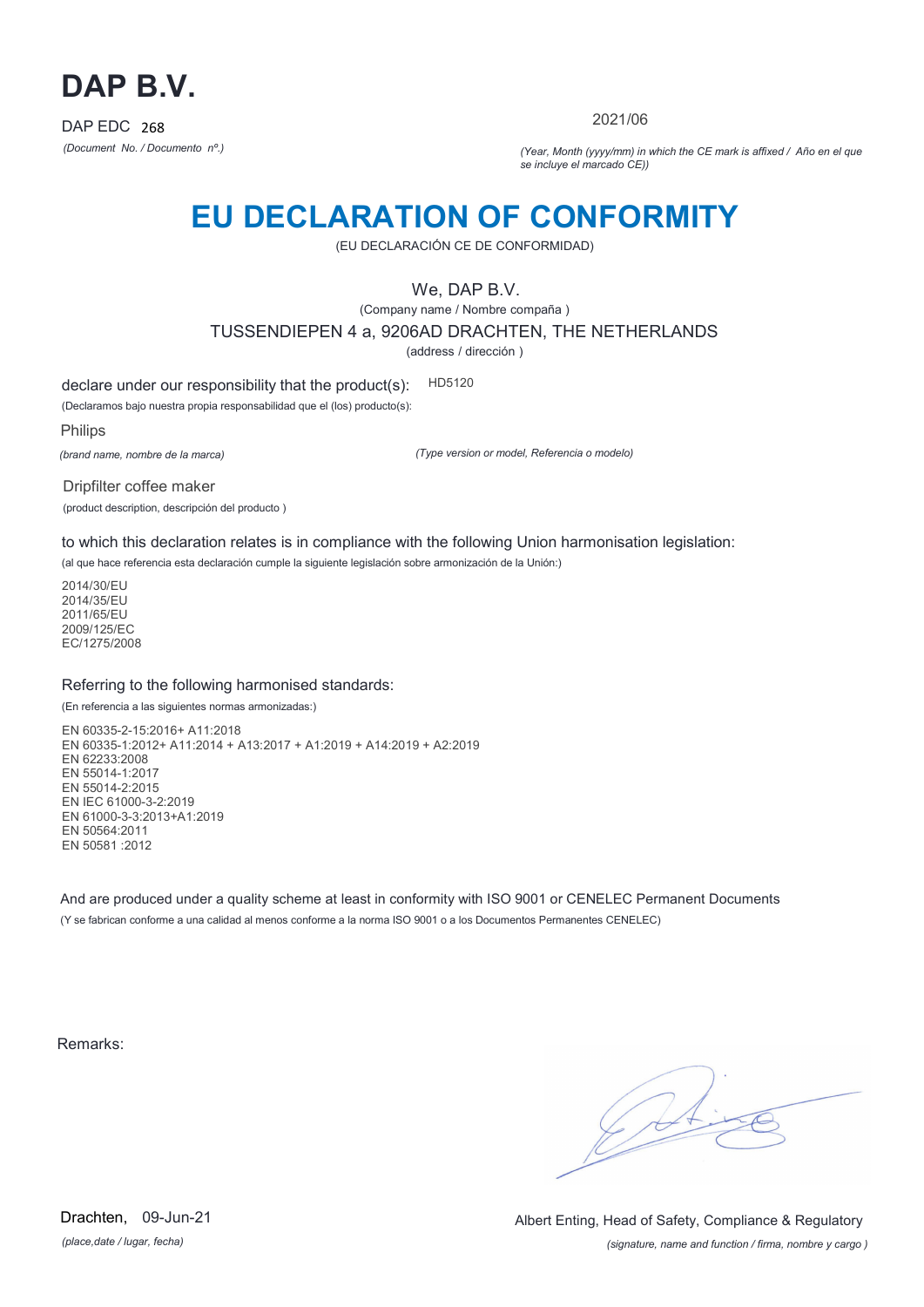

2021/06

*(Document No. / Raportti nr.) (Year, Month (yyyy/mm) in which the CE mark is affixed / CE merkinnän myöntämisvuosi)*

## **EU DECLARATION OF CONFORMITY**

(Vaatimustenmukaisuusvakuutus)

We, DAP B.V.

(Company name / Nimi) TUSSENDIEPEN 4 a, 9206AD DRACHTEN, THE NETHERLANDS (address / Osoite)

declare under our responsibility that the product(s): HD5120

(Ilmoitus seuraavista vastuullamme olevista sähkötuotteista:)

Philips

*(brand name, Brändinimi)*

*(Type version or model, Tyypi, versio tai malli)*

Dripfilter coffee maker (product description, Tuotekuvaus)

to which this declaration relates is in compliance with the following Union harmonisation legislation:

(Tämä vakuutus on yhdenmukainen seuraavan Euroopan unionin yhdenmukaistamislainsäädännön kanssa:)

2014/30/EU 2014/35/EU 2011/65/EU 2009/125/EC EC/1275/2008

### Referring to the following harmonised standards:

(Viitaten seuraaviin yhdenmukaistettuihin standardeihin:)

EN 60335-2-15:2016+ A11:2018 EN 60335-1:2012+ A11:2014 + A13:2017 + A1:2019 + A14:2019 + A2:2019 EN 62233:2008 EN 55014-1:2017 EN 55014-2:2015 EN IEC 61000-3-2:2019 EN 61000-3-3:2013+A1:2019 EN 50564:2011 EN 50581 :2012

And are produced under a quality scheme at least in conformity with ISO 9001 or CENELEC Permanent Documents (Ja on tuotettu seuraavien laatujärjestelmien mukaisesti : ISO 9001 ja CENELEC asiakirjat)

Remarks:

 $\sqrt{4}$ 

*(place,date / paikka, päiväys)* Drachten, 09-Jun-21

*(signature, name and function / Allekirjoitus, nimi ja asema)* Albert Enting, Head of Safety, Compliance & Regulatory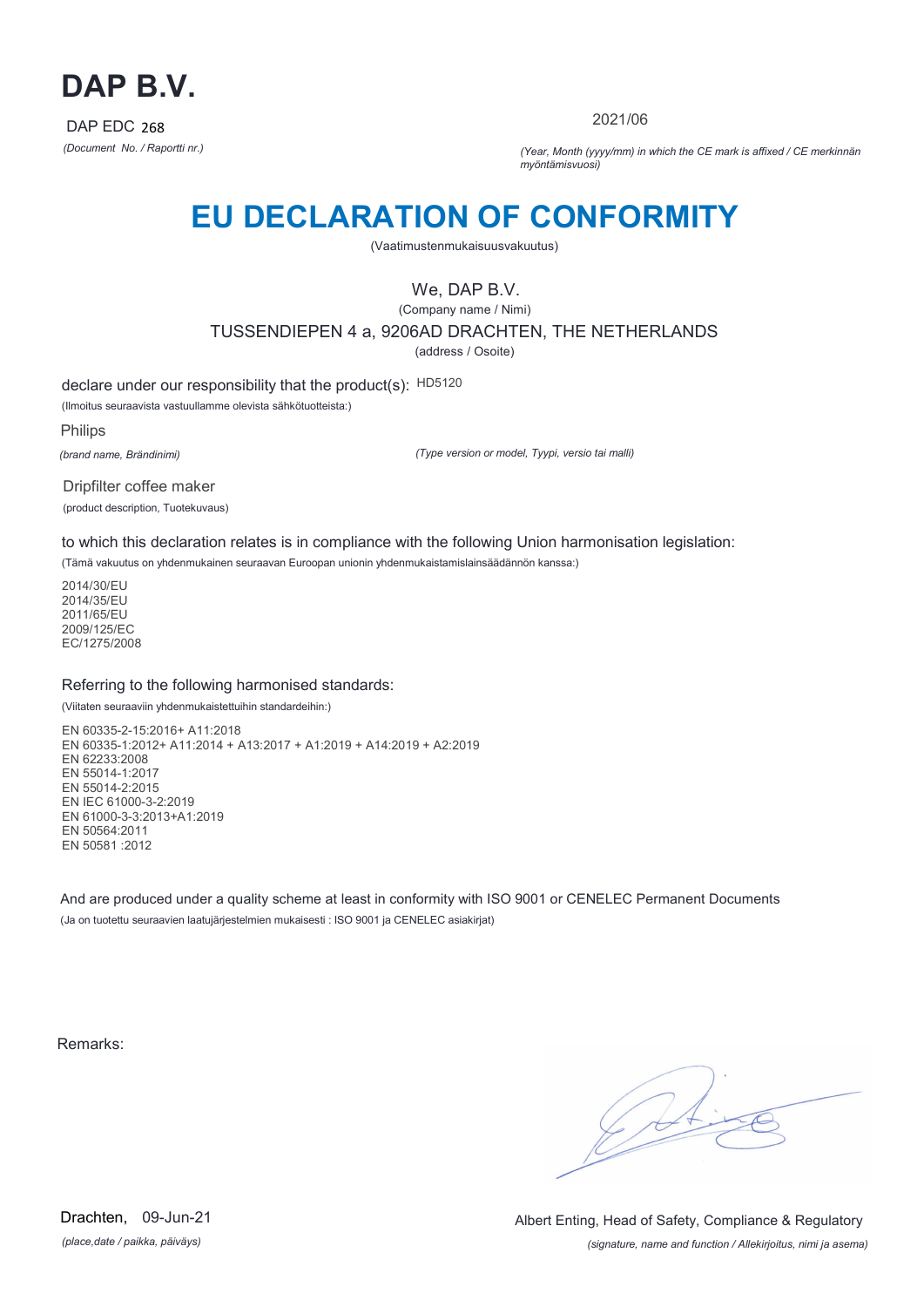

2021/06

*(Document No. / Jelentés száma) (Year, Month (yyyy/mm) in which the CE mark is affixed / A CE jelzés feltüntetésének éve)*

## **EU DECLARATION OF CONFORMITY**

(EC MEGFELELŐSÉGI NYILATKOZAT)

We, DAP B.V.

(Company name / Név) TUSSENDIEPEN 4 a, 9206AD DRACHTEN, THE NETHERLANDS

(address / cím)

declare under our responsibility that the product(s): HD5120

(Felelőssége tudatában nyilatkozik, hogy az alábbi elektronikai termék(ek))

Philips

*(brand name, márkanév)*

*(Type version or model, Típusváltozat vagy modell)*

Dripfilter coffee maker (product description, termék megnevezése)

to which this declaration relates is in compliance with the following Union harmonisation legislation:

(amelyre ez nyilatkozat vonatkozik, megfelel a következő uniós harmonizációs jogszabályoknak:)

2014/30/EU 2014/35/EU 2011/65/EU 2009/125/EC EC/1275/2008

### Referring to the following harmonised standards:

(Hivatkozva a következő harmonizált szabványokra:)

EN 60335-2-15:2016+ A11:2018 EN 60335-1:2012+ A11:2014 + A13:2017 + A1:2019 + A14:2019 + A2:2019 EN 62233:2008 EN 55014-1:2017 EN 55014-2:2015 EN IEC 61000-3-2:2019 EN 61000-3-3:2013+A1:2019 EN 50564:2011 EN 50581 :2012

And are produced under a quality scheme at least in conformity with ISO 9001 or CENELEC Permanent Documents (legalább az ISO 9001-nek megfelelően vagy)

Remarks:

 $\sqrt{11}$ 

*(place,date / hely, dátum)* Drachten, 09-Jun-21

*(signature, name and function / aláírás, név és beosztás)* Albert Enting, Head of Safety, Compliance & Regulatory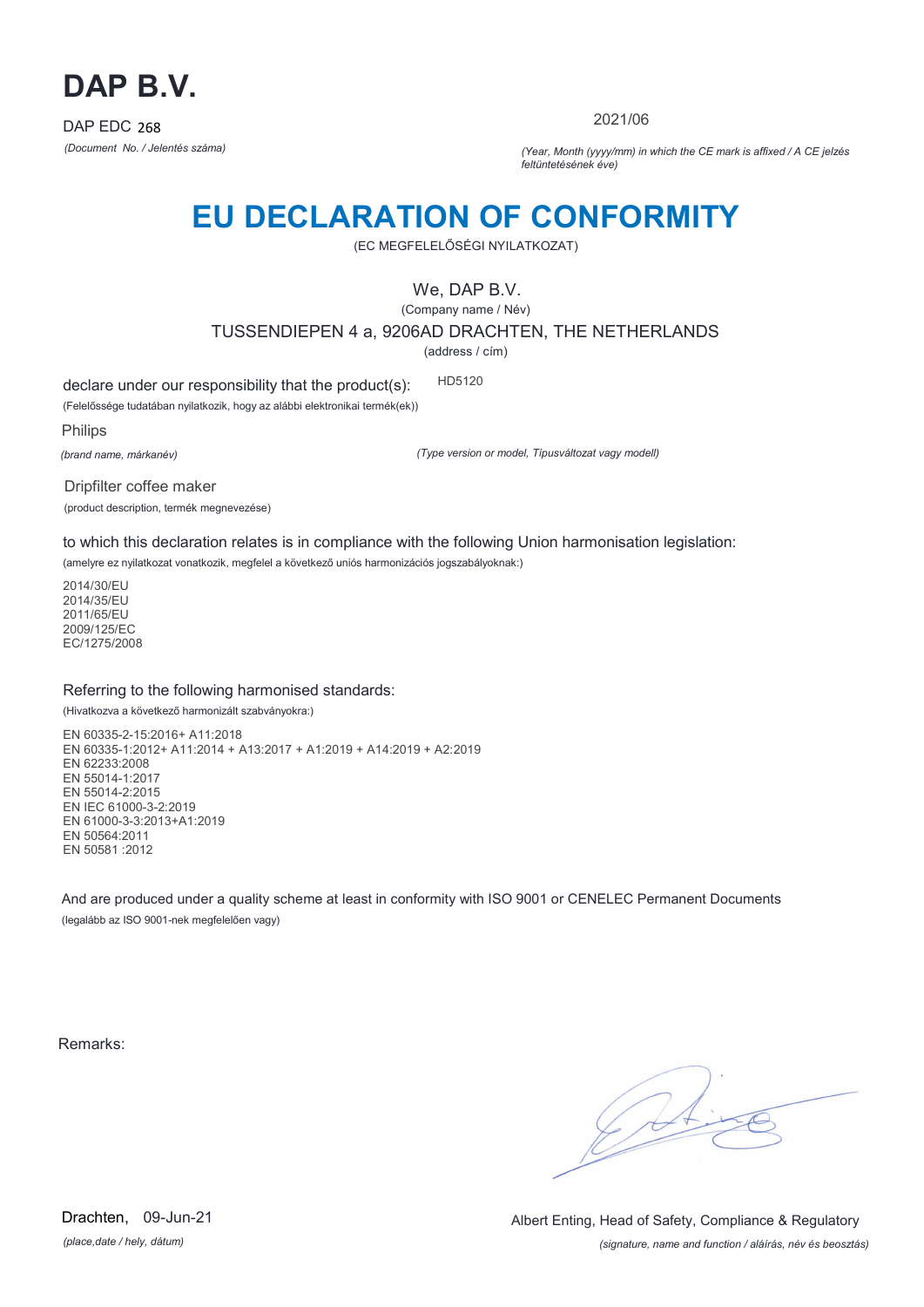

2021/06

*(Document No. / Report Numero ) (Year, Month (yyyy/mm) in which the CE mark is affixed / Anno di apposizione della marcatura CE)*

## **EU DECLARATION OF CONFORMITY**

(DICHIARAZIONE DI CONFORMITA' CE )

We, DAP B.V.

(Company name / denominazione sociale)

TUSSENDIEPEN 4 a, 9206AD DRACHTEN, THE NETHERLANDS

(address / sede)

declare under our responsibility that the product(s): HD5120

(dichiara sotto la propria responsabilità che il /i Prodotto /i elettrico/i)

Philips

*(brand name, marchio)*

*(Type version or model, modello o versione )*

Dripfilter coffee maker (product description, descrizione del prodotto)

to which this declaration relates is in compliance with the following Union harmonisation legislation:

(al quale la presente dichiarazione si riferisce è conforme alla seguente normativa di armonizzazione dell'Unione:

2014/30/EU 2014/35/EU 2011/65/EU 2009/125/EC EC/1275/2008

### Referring to the following harmonised standards:

(In riferimento alle seguenti norme tecniche armonizzate:)

EN 60335-2-15:2016+ A11:2018 EN 60335-1:2012+ A11:2014 + A13:2017 + A1:2019 + A14:2019 + A2:2019 EN 62233:2008 EN 55014-1:2017 EN 55014-2:2015 EN IEC 61000-3-2:2019 EN 61000-3-3:2013+A1:2019 EN 50564:2011 EN 50581 :2012

And are produced under a quality scheme at least in conformity with ISO 9001 or CENELEC Permanent Documents (e i processi produttivi seguono un sistema qualità conforme almeno alla norma ISO 9001 o ai documenti permanenti CENELEC)

Remarks:

 $\sqrt{11}$ 

*(place,date / luogo e data)* Drachten, 09-Jun-21

*(signature, name and function / firma , nome e funzione)* Albert Enting, Head of Safety, Compliance & Regulatory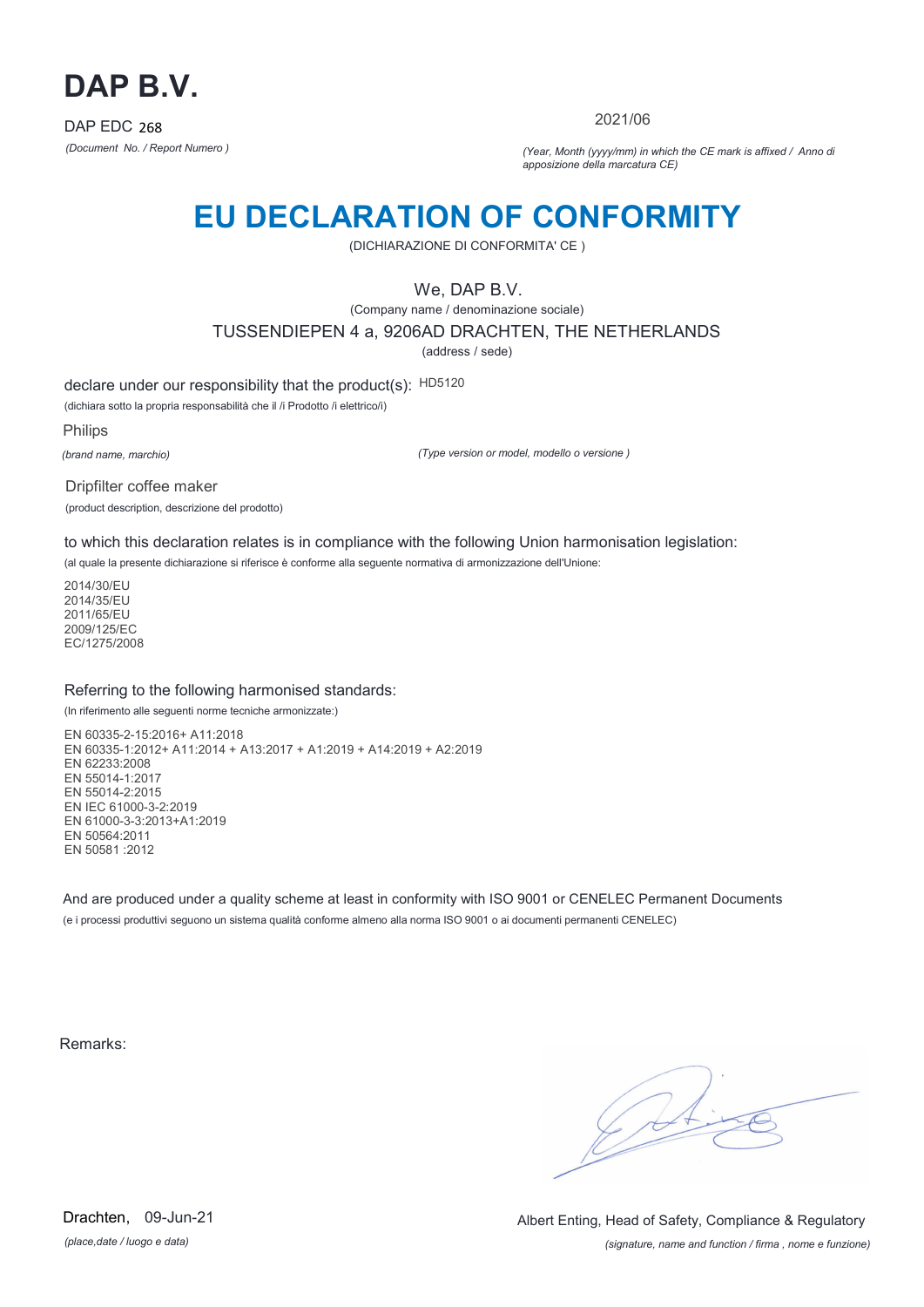

2021/06

*(Document No. / Pranešimo Nr.) (Year, Month (yyyy/mm) in which the CE mark is affixed / Metai, kada CE patvirtino)*

## **EU DECLARATION OF CONFORMITY**

(EC ATITIKTIES DEKLARACIJA)

We, DAP B.V.

(Company name / Pavadinimas) TUSSENDIEPEN 4 a, 9206AD DRACHTEN, THE NETHERLANDS

(address / adresas)

declare under our responsibility that the product(s): HD5120

(Deklaruojame, kad elektronikos gaminys (-iai):)

Philips

*(brand name, firmos ženklo pavadinimas )*

*(Type version or model, Tipas arba modelis)*

Dripfilter coffee maker (product description, gaminio aprašymas)

to which this declaration relates is in compliance with the following Union harmonisation legislation:

(šiai deklaracijai, sutinkamai su toliau nurodytais jungtiniais harmonizacijos reglamentais:)

2014/30/EU 2014/35/EU 2011/65/EU 2009/125/EC EC/1275/2008

### Referring to the following harmonised standards:

(Sutinkamai su šiais harmonizuotais standartais:)

EN 60335-2-15:2016+ A11:2018 EN 60335-1:2012+ A11:2014 + A13:2017 + A1:2019 + A14:2019 + A2:2019 EN 62233:2008 EN 55014-1:2017 EN 55014-2:2015 EN IEC 61000-3-2:2019 EN 61000-3-3:2013+A1:2019 EN 50564:2011 EN 50581 :2012

And are produced under a quality scheme at least in conformity with ISO 9001 or CENELEC Permanent Documents (Pagaminta atitinkant visus kokybės reikalavimus pagal ISO 9001 ar CENELEC nuolatinius dokumentus)

Remarks:

 $\sqrt{4}$ 

*(place,date / vieta, data)* Drachten, 09-Jun-21

*(signature, name and function / parašas, vardas, pavardė ir pareigos)* Albert Enting, Head of Safety, Compliance & Regulatory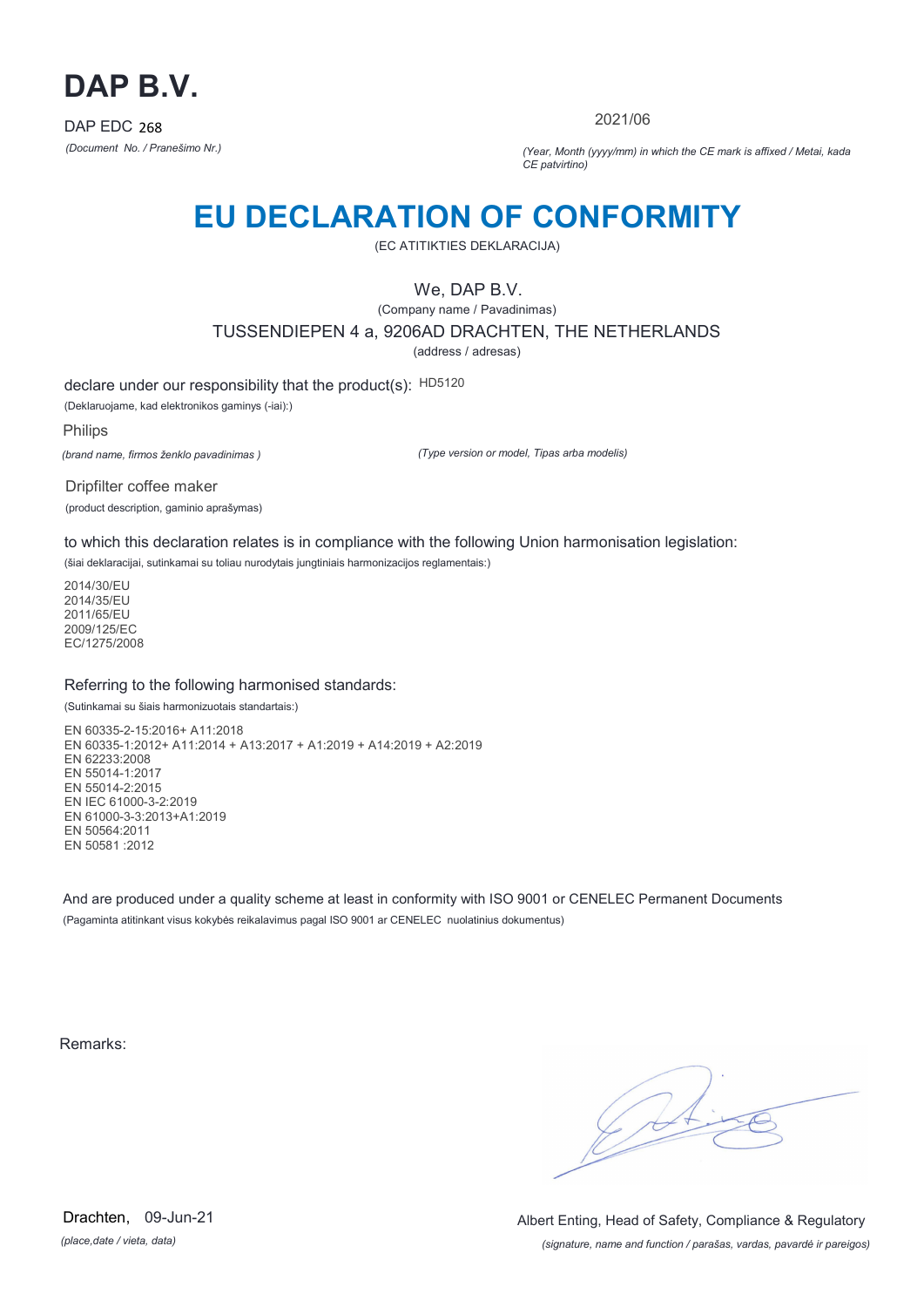

2021/06

*(Document No. / Ziņojums Nr) (Year, Month (yyyy/mm) in which the CE mark is affixed / Gads kurā CE zīme ieviesta)*

## **EU DECLARATION OF CONFORMITY**

(EC deklarācija atbilstība)

We, DAP B.V.

(Company name / vārds) TUSSENDIEPEN 4 a, 9206AD DRACHTEN, THE NETHERLANDS

(address / adrese)

declare under our responsibility that the product(s): HD5120

(deklarēt zem vai atbildība ka, elektronisks produkts)

Philips

*(brand name, fabrikas marka vārds)*

*(Type version or model, Tips, versija vai modelis)*

Dripfilter coffee maker (product description, produkta apraksts)

to which this declaration relates is in compliance with the following Union harmonisation legislation:

(uz ko attiecas šī deklarācija, atbilst tālāk minētajiem Eiropas Savienības saskaņošanas tiesību aktiem:)

2014/30/EU 2014/35/EU 2011/65/EU 2009/125/EC EC/1275/2008

### Referring to the following harmonised standards:

(Atsaucas uz tālāk minētajiem saskaņotajiem standartiem:)

EN 60335-2-15:2016+ A11:2018 EN 60335-1:2012+ A11:2014 + A13:2017 + A1:2019 + A14:2019 + A2:2019 EN 62233:2008 EN 55014-1:2017 EN 55014-2:2015 EN IEC 61000-3-2:2019 EN 61000-3-3:2013+A1:2019 EN 50564:2011 EN 50581 :2012

And are produced under a quality scheme at least in conformity with ISO 9001 or CENELEC Permanent Documents (Tiek ražots zem kvalitātes sistēma kas ir apstiprināta ar ISO 9001 vai CENELEC pastāvošiem dokumentiem )

Remarks:

 $\sqrt{11}$ 

*(place,date / vieta, datums)* Drachten, 09-Jun-21

*(signature, name and function / parskts, vārds un amatpienākums)* Albert Enting, Head of Safety, Compliance & Regulatory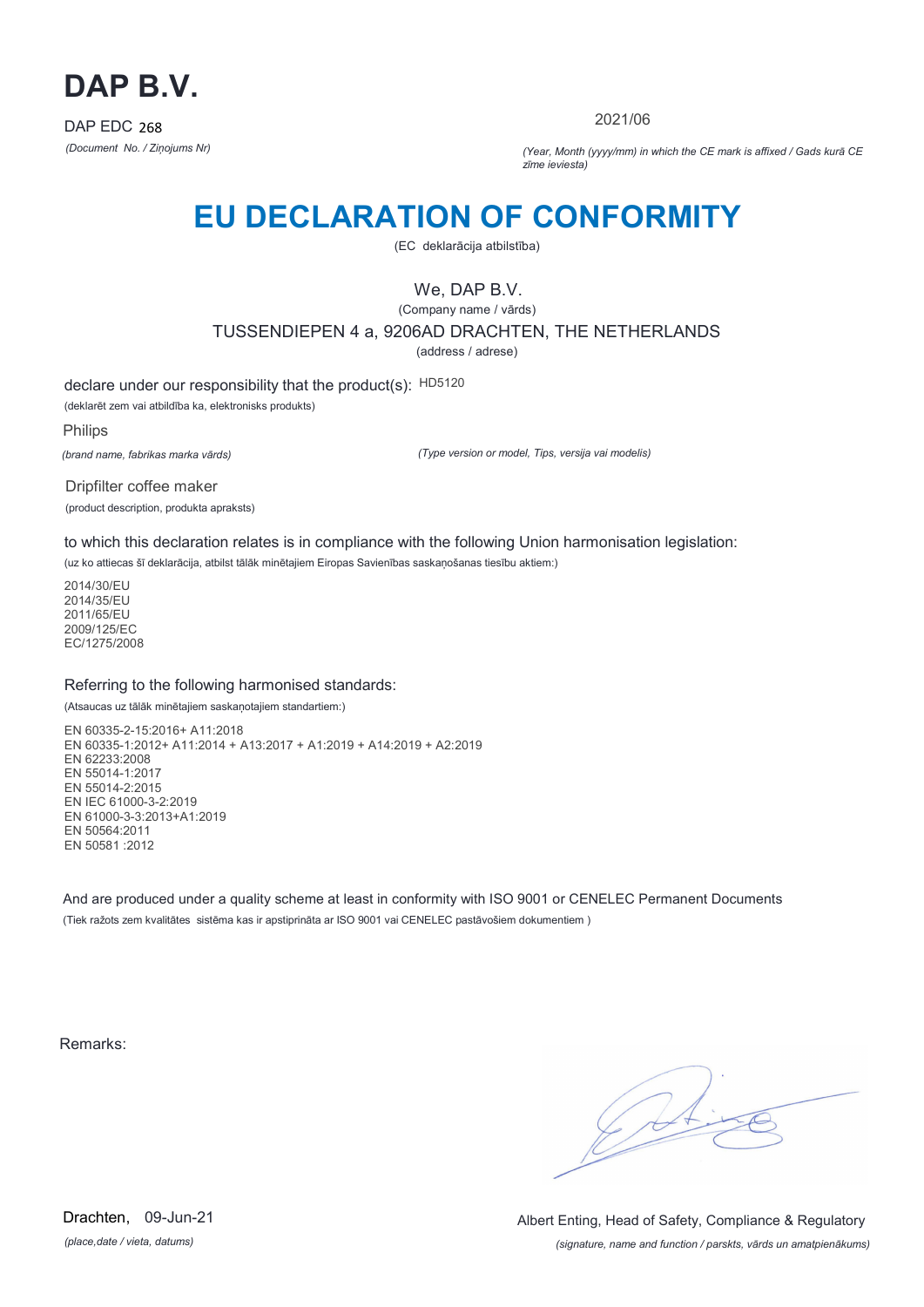

2021/06

*(Document No. / Numer raportu) (Year, Month (yyyy/mm) in which the CE mark is affixed / Rok, w którym oznakowanie CE zostało umieszczone na wyrobie)*

# **EU DECLARATION OF CONFORMITY**

(DEKLARACJA ZGODNOŚCI UE)

We, DAP B.V.

(Company name / Nazwa) TUSSENDIEPEN 4 a, 9206AD DRACHTEN, THE NETHERLANDS

(address / adres)

declare under our responsibility that the product(s): HD5120

(Deklarujemy na naszą odpowiedzialność, że urządzeni(e/a) elektryczne)

Philips

*(brand name, marka)*

*(Type version or model, Typ lub model)*

Dripfilter coffee maker

(product description, nazwa /opis produktu)

to which this declaration relates is in compliance with the following Union harmonisation legislation:

(do którego odnosi się niniejsza deklaracja jest zgodne z następującymi normami zharmonizowanymi:)

2014/30/EU 2014/35/EU 2011/65/EU 2009/125/EC EC/1275/2008

### Referring to the following harmonised standards:

(Odwołującymi się do następujących norm zharmonizowanych:

EN 60335-2-15:2016+ A11:2018 EN 60335-1:2012+ A11:2014 + A13:2017 + A1:2019 + A14:2019 + A2:2019 EN 62233:2008 EN 55014-1:2017 EN 55014-2:2015 EN IEC 61000-3-2:2019 EN 61000-3-3:2013+A1:2019 EN 50564:2011 EN 50581 :2012

And are produced under a quality scheme at least in conformity with ISO 9001 or CENELEC Permanent Documents (oraz został wyprodukowany zgodnie ze standardami jakościowymi takimi jak ISO9001 lub CENELEC Permanent Documents)

Remarks:

 $\sqrt{11}$ 

*(place,date / miasto, data)* Drachten, 09-Jun-21

*(signature, name and function / podpis, imię i nazwisko oraz funkcja)* Albert Enting, Head of Safety, Compliance & Regulatory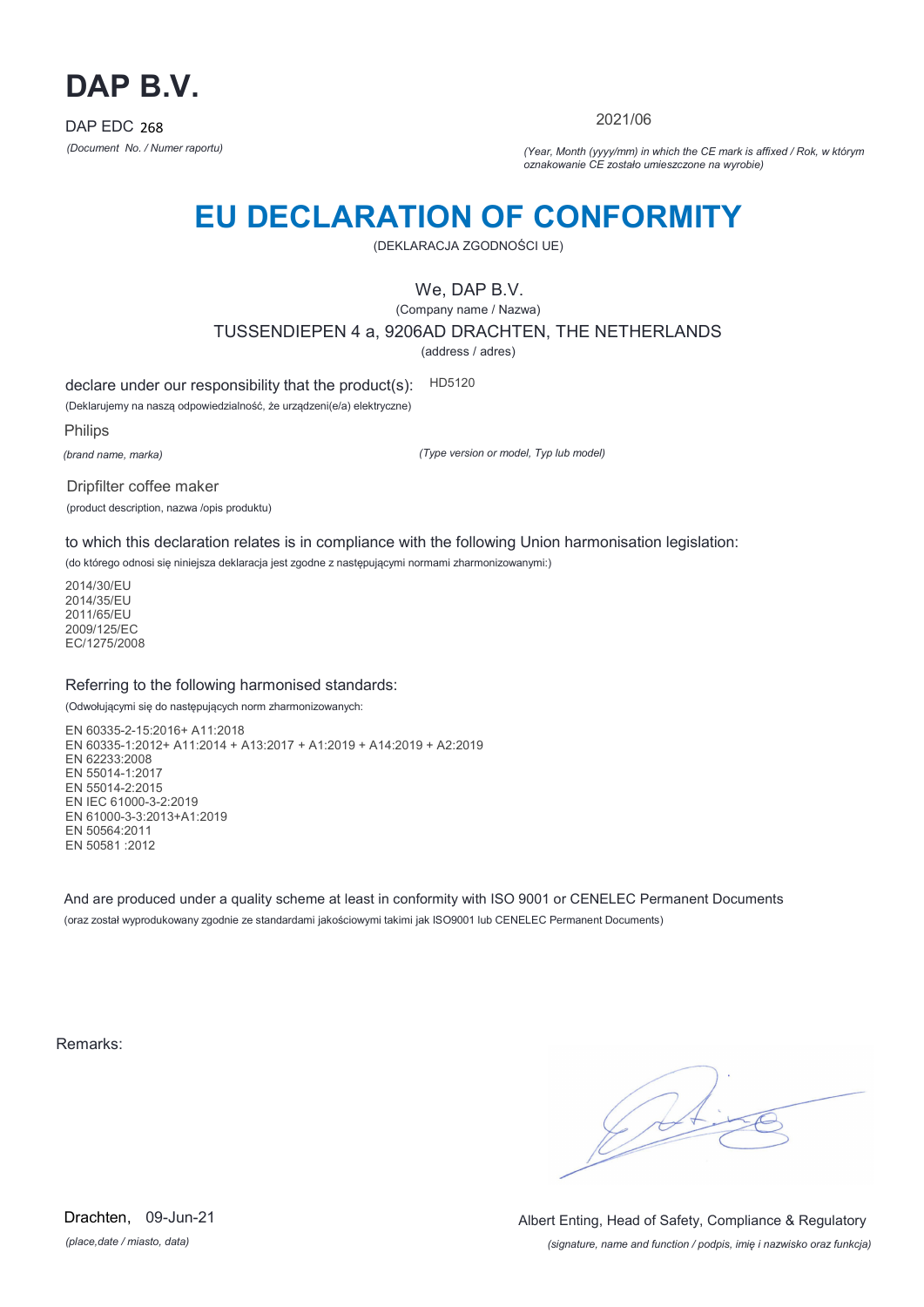

2021/06

*(Document No. / Relatório No.) (Year, Month (yyyy/mm) in which the CE mark is affixed / Ano em que a marca CE é afixada)*

### **EU DECLARATION OF CONFORMITY**

(DECLARAÇÃODE CONFORMIDADE CE)

We, DAP B.V.

(Company name / Nome) TUSSENDIEPEN 4 a, 9206AD DRACHTEN, THE NETHERLANDS (address)

declare under our responsibility that the product(s): HD5120

(Declara sob a sua responsabilidade que o(s) producto(s) eléctricos )

Philips

*(brand name, nome da marca)*

*(Type version or model, Indicar versão ou modelo)*

Dripfilter coffee maker (product description, Descrição do produto)

to which this declaration relates is in compliance with the following Union harmonisation legislation:

(a que esta declaração se refere está em conformidade com a seguinte legislação de harmonização da União:)

2014/30/EU 2014/35/EU 2011/65/EU 2009/125/EC EC/1275/2008

### Referring to the following harmonised standards:

(Com referência aos seguintes padrões de harmonização:)

EN 60335-2-15:2016+ A11:2018 EN 60335-1:2012+ A11:2014 + A13:2017 + A1:2019 + A14:2019 + A2:2019 EN 62233:2008 EN 55014-1:2017 EN 55014-2:2015 EN IEC 61000-3-2:2019 EN 61000-3-3:2013+A1:2019 EN 50564:2011 EN 50581 :2012

And are produced under a quality scheme at least in conformity with ISO 9001 or CENELEC Permanent Documents (E são produzidos sob um regime de qualidade, pelo menos, em conformidade com a norma ISO 9001 ou Documentos Permanentes CENELEC)

Remarks:

 $\sqrt{4}$ 

*(place,date / local, data)* Drachten, 09-Jun-21

*(signature, name and function / assinatura, nome e função)* Albert Enting, Head of Safety, Compliance & Regulatory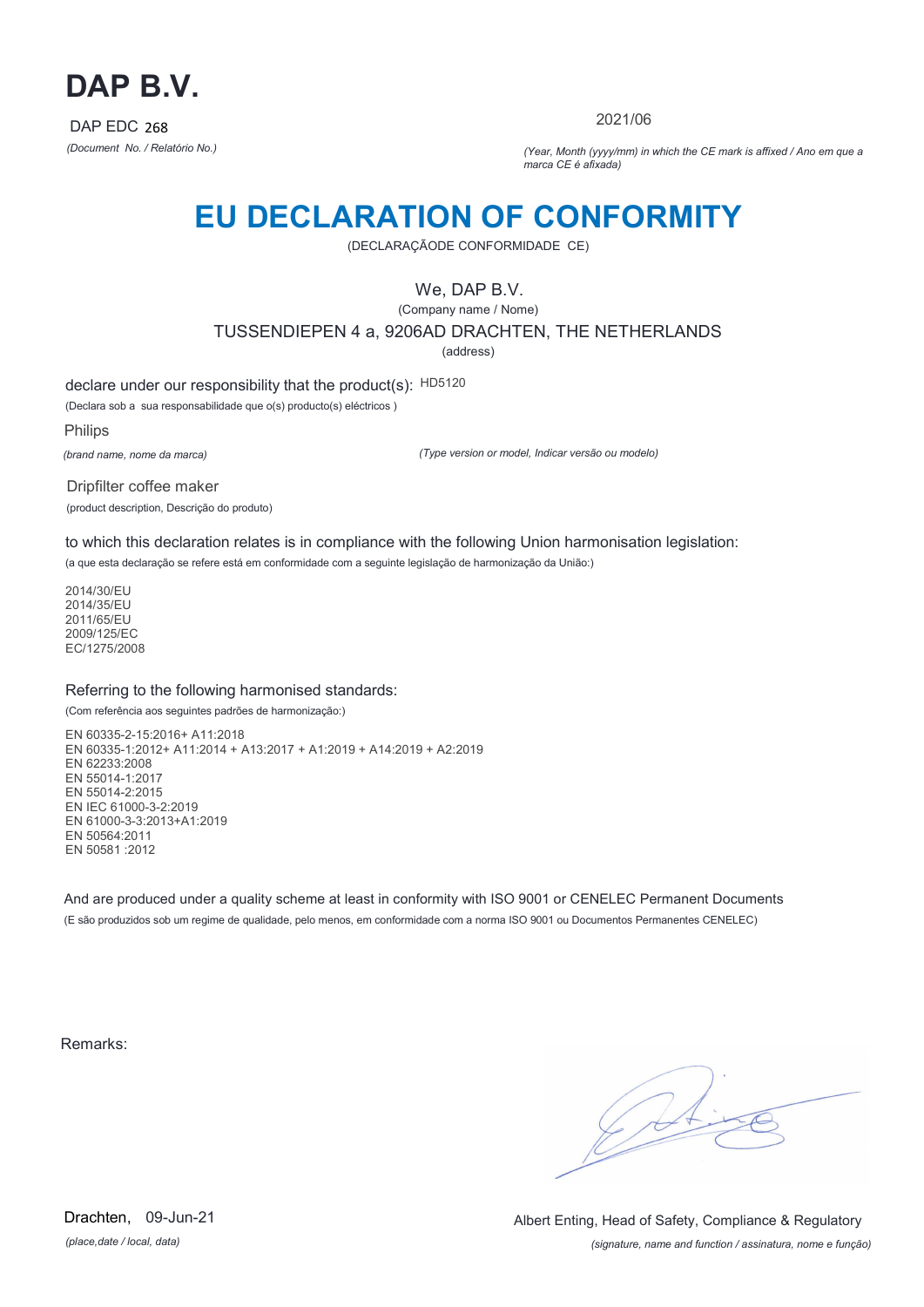

2021/06

*(Document No. / Nr. raport) (Year, Month (yyyy/mm) in which the CE mark is affixed / Anul în care este aplicat marcajul CE)*

## **EU DECLARATION OF CONFORMITY**

(DECLARAŢIE DE CONFORMITATE CE)

We, DAP B.V.

(Company name / Nume) TUSSENDIEPEN 4 a, 9206AD DRACHTEN, THE NETHERLANDS

(address / adresă)

declare under our responsibility that the product(s): HD5120

(Declarăm pe proprie răspundere că produsul (produsele) electric(e))

Philips

*(brand name, marca)*

*(Type version or model, Tip sau model)*

Dripfilter coffee maker (product description, descriere produs)

to which this declaration relates is in compliance with the following Union harmonisation legislation:

(la care se referă prezenta declarație este în conformitate cu următoarea legislație de armonizare a Uniunii:)

2014/30/EU 2014/35/EU 2011/65/EU 2009/125/EC EC/1275/2008

### Referring to the following harmonised standards:

(Se referă la următoarele standarde armonizate:)

EN 60335-2-15:2016+ A11:2018 EN 60335-1:2012+ A11:2014 + A13:2017 + A1:2019 + A14:2019 + A2:2019 EN 62233:2008 EN 55014-1:2017 EN 55014-2:2015 EN IEC 61000-3-2:2019 EN 61000-3-3:2013+A1:2019 EN 50564:2011 EN 50581 :2012

And are produced under a quality scheme at least in conformity with ISO 9001 or CENELEC Permanent Documents (Şi sunt fabricate după o schemă de calitate conformă cel puţin cu standardul ISO 9001 sau Documentele Permanente CENELEC)

Remarks:

*(place,date / locul, data)* Drachten, 09-Jun-21

*(signature, name and function / semnătura, nume şi funcţie)* Albert Enting, Head of Safety, Compliance & Regulatory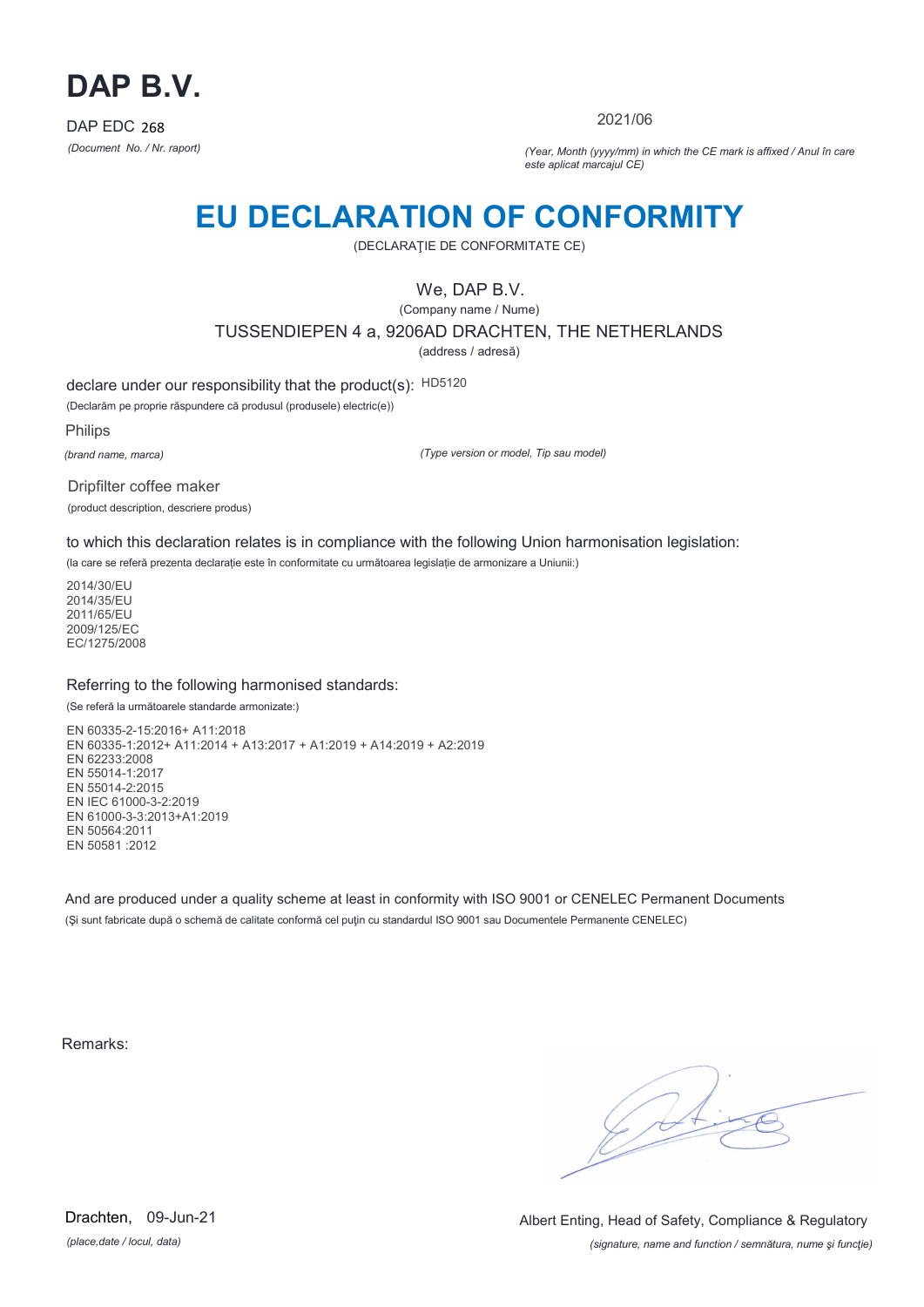

2021/06

*(Document No. / Номер протокола) (Year, Month (yyyy/mm) in which the CE mark is affixed / Год начала маркировки знаком CE)*

## **EU DECLARATION OF CONFORMITY**

(CE Декларация о соответствии)

We, DAP B.V.

(Company name / Юридическое имя)

TUSSENDIEPEN 4 a, 9206AD DRACHTEN, THE NETHERLANDS

(address / адрес)

declare under our responsibility that the product(s): HD5120

(Декларируем под нашу ответственность, что электрическая продукция)

Philips

*(brand name, торговая марка)*

*(Type version or model, тип, модель)*

Dripfilter coffee maker

(product description, описание продукции)

to which this declaration relates is in compliance with the following Union harmonisation legislation:

(к которому относится данное заявление, соответствует следующим законодательным актам Европейского Союза о гармонизации технических нормативов:)

2014/30/EU 2014/35/EU 2011/65/EU 2009/125/EC EC/1275/2008

#### Referring to the following harmonised standards:

(Эти нормативы касаются следующих гармонизированных стандартов:)

EN 60335-2-15:2016+ A11:2018 EN 60335-1:2012+ A11:2014 + A13:2017 + A1:2019 + A14:2019 + A2:2019 EN 62233:2008 EN 55014-1:2017 EN 55014-2:2015 EN IEC 61000-3-2:2019 EN 61000-3-3:2013+A1:2019 EN 50564:2011 EN 50581 :2012

And are produced under a quality scheme at least in conformity with ISO 9001 or CENELEC Permanent Documents (по крайней мере, в соответствии с ISO 9001 или)

Remarks:

 $\sqrt{11}$ 

*(place,date / место, дата)* Drachten, 09-Jun-21

*(signature, name and function / подпись, имя и должность)* Albert Enting, Head of Safety, Compliance & Regulatory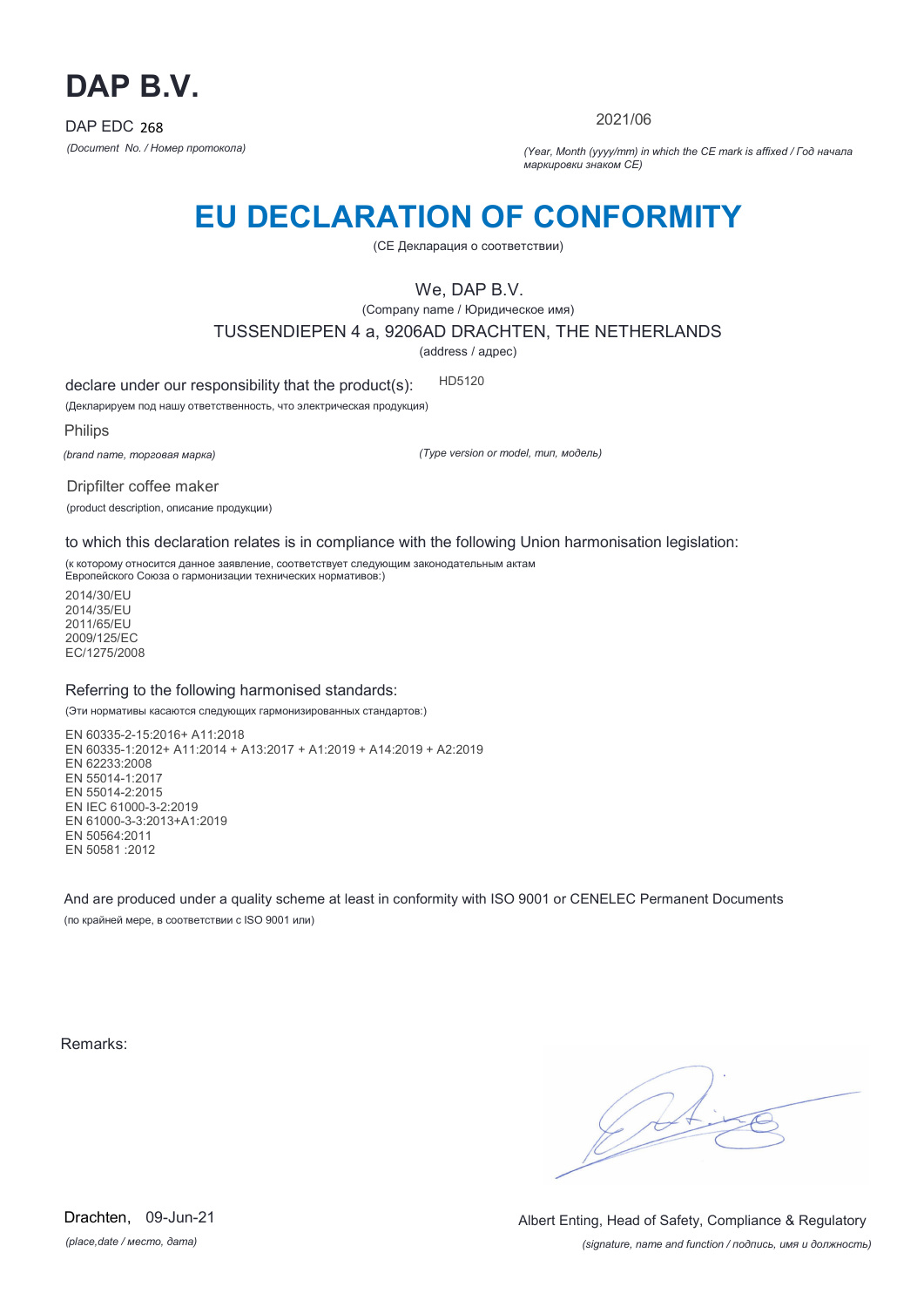

2021/06

*(Document No. / Správa č.) (Year, Month (yyyy/mm) in which the CE mark is affixed / Rok v ktorom je opatrený znakom CE)*

## **EU DECLARATION OF CONFORMITY**

(Rok v ktorom je opatrený znakom CE)

### We, DAP B.V.

(Company name / Meno ) TUSSENDIEPEN 4 a, 9206AD DRACHTEN, THE NETHERLANDS

(address / adresa)

declare under our responsibility that the product(s): HD5120

(Prehlasujeme na svoju zodpovednosť, že elektrický výrobok(y))

Philips

*(brand name, názov značky)*

*(Type version or model, Typové označenie alebo model)*

Dripfilter coffee maker (product description, opis prístroja)

to which this declaration relates is in compliance with the following Union harmonisation legislation:

(na ktorý sa toto vyhlásenie vzťahuje, je v súlade s nasledujúcimi harmonizovanými právnymi predpismi Európskej únie:)

2014/30/EU 2014/35/EU 2011/65/EU 2009/125/EC EC/1275/2008

### Referring to the following harmonised standards:

(S odvolaním sa na nasledujúce harmonizované normy:)

EN 60335-2-15:2016+ A11:2018 EN 60335-1:2012+ A11:2014 + A13:2017 + A1:2019 + A14:2019 + A2:2019 EN 62233:2008 EN 55014-1:2017 EN 55014-2:2015 EN IEC 61000-3-2:2019 EN 61000-3-3:2013+A1:2019 EN 50564:2011 EN 50581 :2012

And are produced under a quality scheme at least in conformity with ISO 9001 or CENELEC Permanent Documents (A sú vyrobené systémom kvality minimálne v súlade s normou ISO 9001 alebo CENELEC dokumentmi)

Remarks:

 $\sqrt{4}$ 

*(place,date / miesto, dátum)* Drachten, 09-Jun-21

*(signature, name and function / podpis, meno a funkcia)* Albert Enting, Head of Safety, Compliance & Regulatory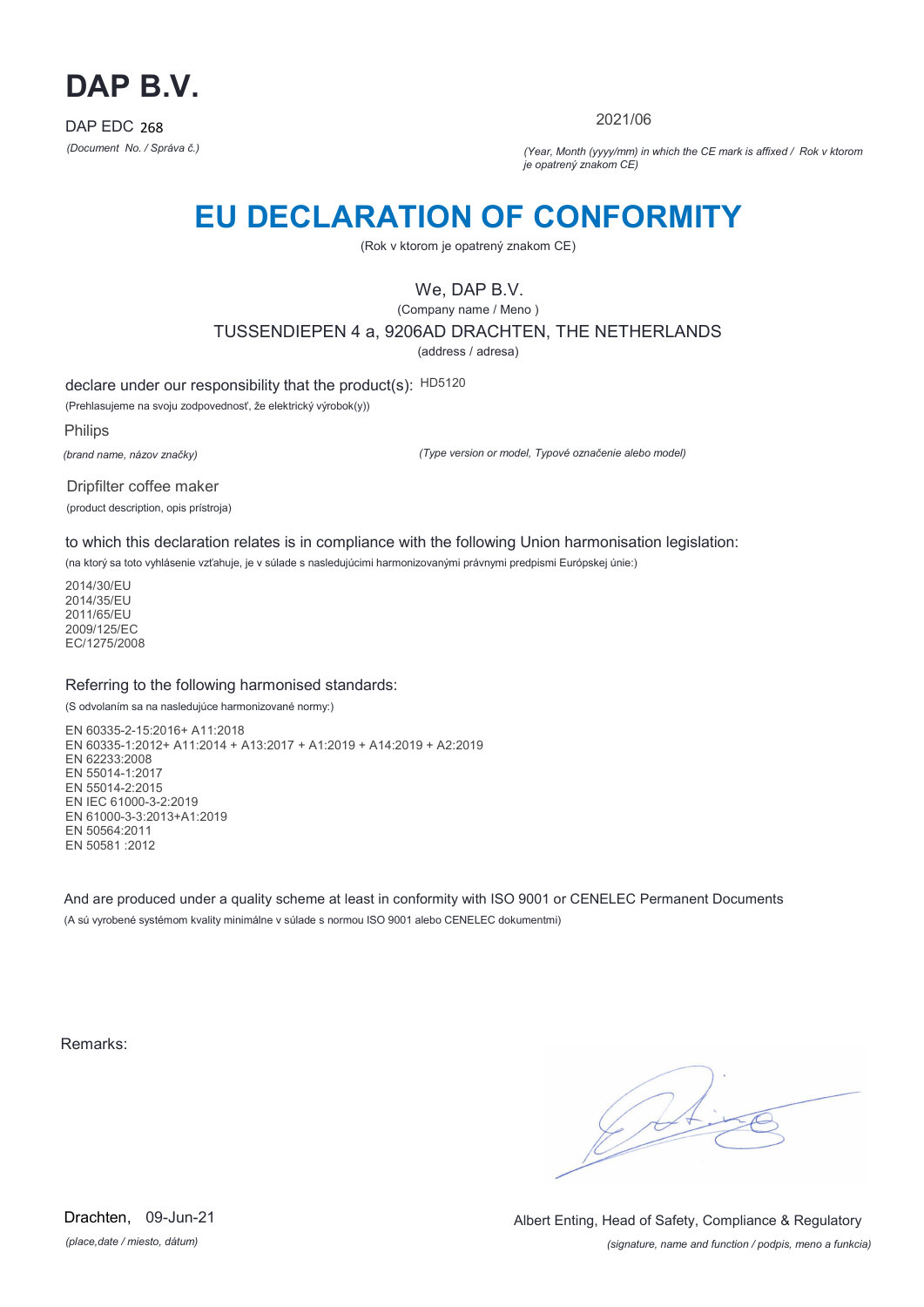

2021/06

*(Document No. / Številka poročila) (Year, Month (yyyy/mm) in which the CE mark is affixed / Leto namstitve CE znaka)*

## **EU DECLARATION OF CONFORMITY**

(Izjava o skladnosti)

### We, DAP B.V.

(Company name / Ime) TUSSENDIEPEN 4 a, 9206AD DRACHTEN, THE NETHERLANDS

(address / Naslov)

declare under our responsibility that the product(s): HD5120 (S polno odgovornostjo izjavljamo)

Philips

*(brand name, Ime znamke)*

*(Type version or model, Tip, verzija ali model)*

Dripfilter coffee maker (product description, Opis proizvoda)

to which this declaration relates is in compliance with the following Union harmonisation legislation:

(na katerega se nanaša ta izjava, je skladen z naslednjo usklajevalno zakonodajo Unije:)

2014/30/EU 2014/35/EU 2011/65/EU 2009/125/EC EC/1275/2008

### Referring to the following harmonised standards:

(S sklicevanjem na naslednje usklajene standarde:)

EN 60335-2-15:2016+ A11:2018 EN 60335-1:2012+ A11:2014 + A13:2017 + A1:2019 + A14:2019 + A2:2019 EN 62233:2008 EN 55014-1:2017 EN 55014-2:2015 EN IEC 61000-3-2:2019 EN 61000-3-3:2013+A1:2019 EN 50564:2011 EN 50581 :2012

And are produced under a quality scheme at least in conformity with ISO 9001 or CENELEC Permanent Documents (In so proizvedeni v skladu s shemo kakovosti najmanj v skladu z ISO 9001 ali CENELEC stalnimi dokumenti)

Remarks:

 $\sqrt{4}$ 

*(place,date / Kraj, datum)* Drachten, 09-Jun-21

*(signature, name and function / Podpis, Ime in funkcija)* Albert Enting, Head of Safety, Compliance & Regulatory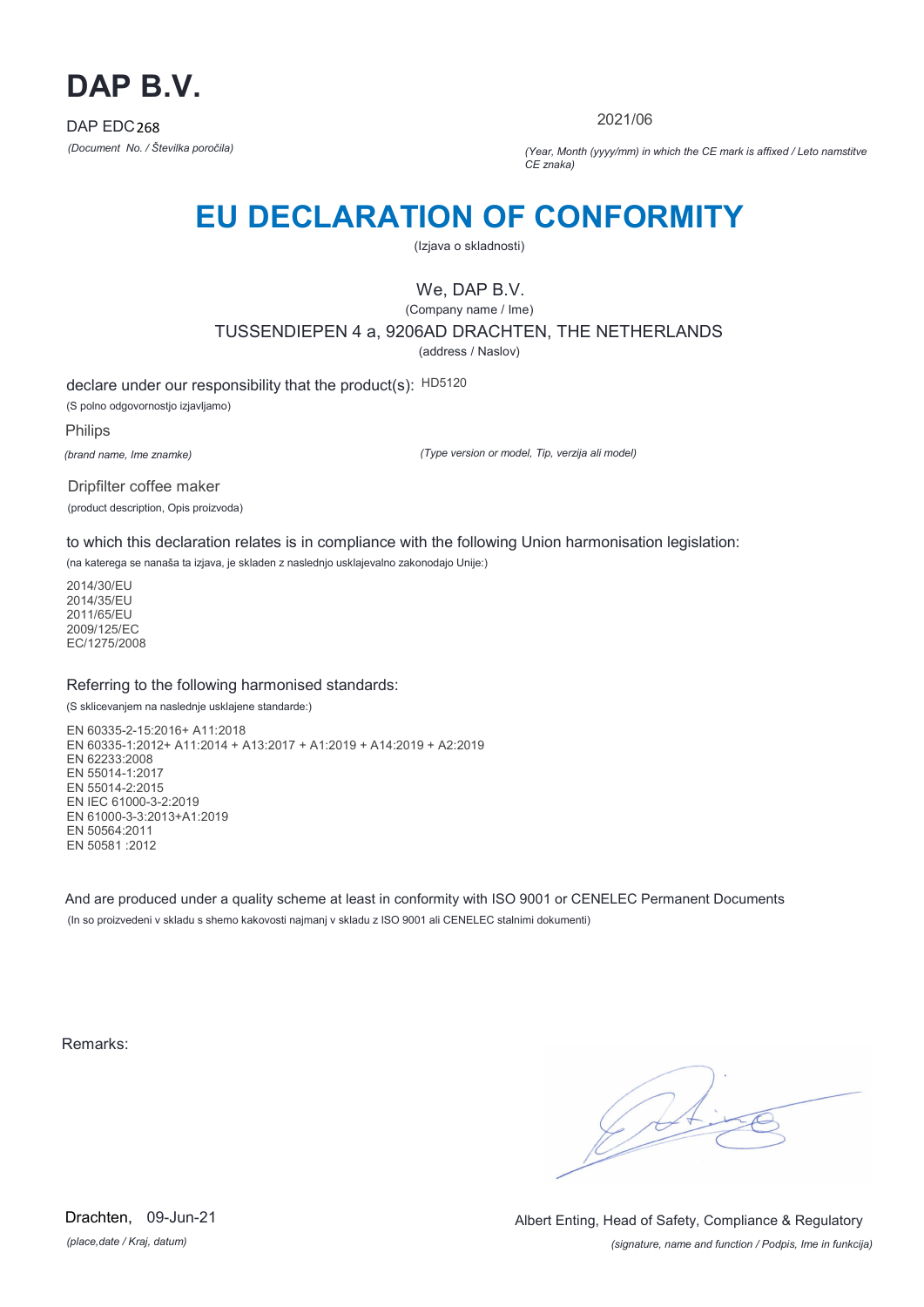

2021/06

*(Document No. / Döküman Numarası) (Year, Month (yyyy/mm) in which the CE mark is affixed / CE İbaresinin eklendiği yıl (yyyy/aa))*

## **EU DECLARATION OF CONFORMITY**

(EU UYGUNLUK BEYANI)

DAP B.V.

(Company name / İmalatçının ismi)

TUSSENDIEPEN 4 a, 9206AD DRACHTEN, THE NETHERLANDS

(address / İmalatçının adresi )

This declaration of conformity is issued under the sole responsibility of the manufacturer HD5120

(Bu uygunluk beyanı yalnızca imalatçının kendi sorumluluğu altında düzenlenir)

Philips

*(brand name, İsim )*

Dripfilter coffee maker

(product description, Ürün Açıklamas )

*(Type version or model, Tip veya model)*

to which this declaration relates is in compliance with the following Union harmonisation legislation:

((bu beyanın ilgili olduğu) aşağıdaki Union uyumlaştırma mevzuatına uygundur:)

2014/30/EU 2014/35/EU 2011/65/EU 2009/125/EC EC/1275/2008

### Referring to the following harmonised standards:

(Aşağıdaki uyumlaştırılmış standartlara atıfta bulunmaktadır:)

EN 60335-2-15:2016+ A11:2018 EN 60335-1:2012+ A11:2014 + A13:2017 + A1:2019 + A14:2019 + A2:2019 EN 62233:2008 EN 55014-1:2017 EN 55014-2:2015 EN IEC 61000-3-2:2019 EN 61000-3-3:2013+A1:2019 EN 50564:2011 EN 50581 :2012

And are produced under a quality scheme at least in conformity with ISO 9001 or CENELEC Permanent Documents (En az ISO 9001 veya CENELEC Daimi Belgelerine uygun kalite şemasına binaen mevcut ürünlerdir)

Remarks:

*(place,date / Yer ve tarih )* Drachten, 09-Jun-21

*(signature, name and function / İmza, isim ve görevi)* Albert Enting, Head of Safety, Compliance & Regulatory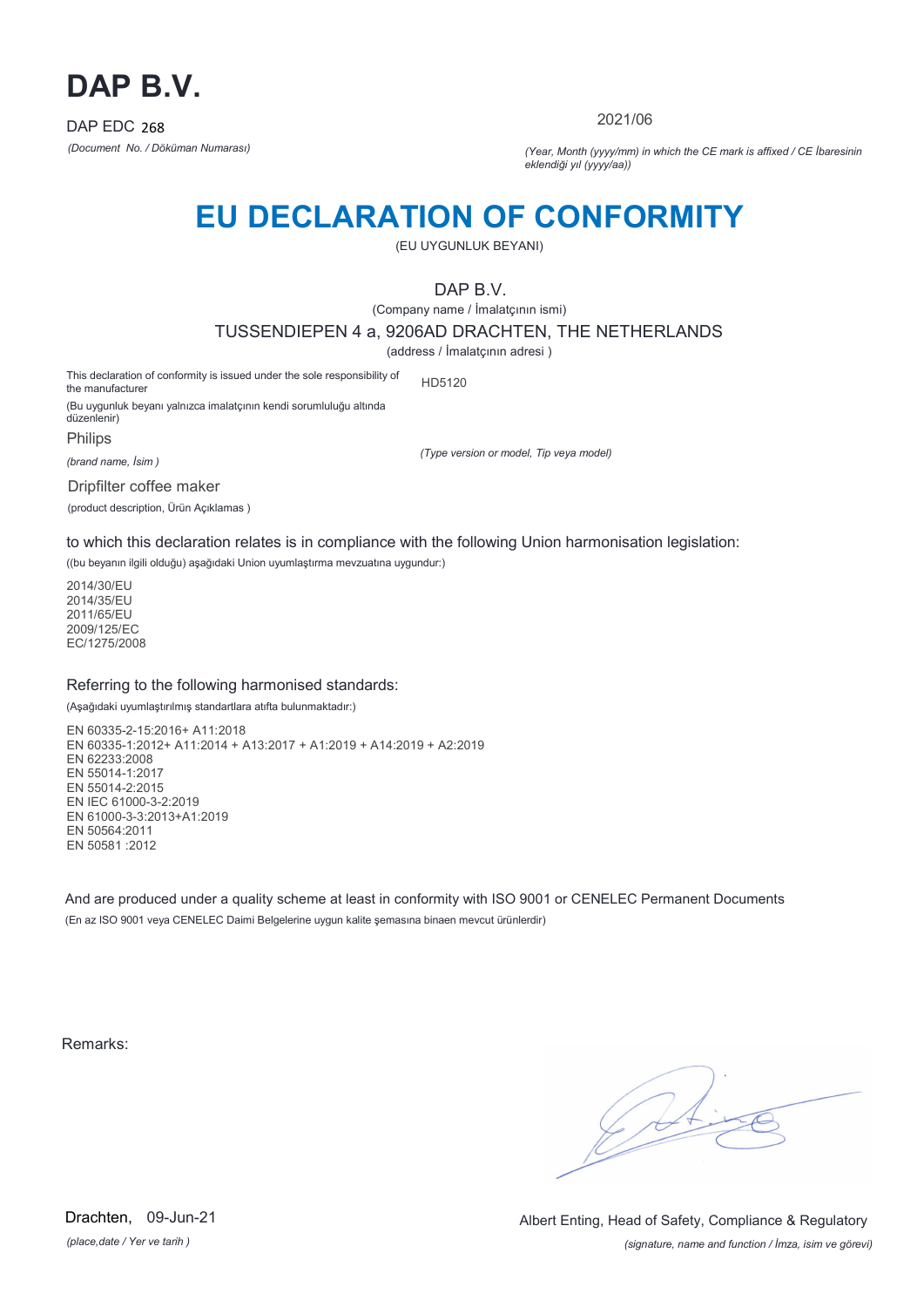

2021/06

*(Document No. / Broj izvještaja) (Year, Month (yyyy/mm) in which the CE mark is affixed / Godina ishođenja CE oznake)*

## **EU DECLARATION OF CONFORMITY**

(Izjava o sukladnosti)

We, DAP B.V.

(Company name / Ime) TUSSENDIEPEN 4 a, 9206AD DRACHTEN, THE NETHERLANDS (address / Adresa)

declare under our responsibility that the product(s): HD5120

(Odgovorno izjavljujemo da je elektični uređaj(i))

Philips

*(brand name, Naziv robne marke)*

*(Type version or model, Tipska oznaka ili model)*

Dripfilter coffee maker (product description, opis proizvoda)

to which this declaration relates is in compliance with the following Union harmonisation legislation:

(na koji se odnosi ova deklaracija u skladu je sa sljedećim zakonima o harmonizaciji Unije:)

2014/30/EU 2014/35/EU 2011/65/EU 2009/125/EC EC/1275/2008

### Referring to the following harmonised standards:

(Odnosi se na sljedeće norme za harmonizaciju:)

EN 60335-2-15:2016+ A11:2018 EN 60335-1:2012+ A11:2014 + A13:2017 + A1:2019 + A14:2019 + A2:2019 EN 62233:2008 EN 55014-1:2017 EN 55014-2:2015 EN IEC 61000-3-2:2019 EN 61000-3-3:2013+A1:2019 EN 50564:2011 EN 50581 :2012

And are produced under a quality scheme at least in conformity with ISO 9001 or CENELEC Permanent Documents (najmanje u skladu sa normom ISO 9001 ili)

Remarks:

*(place,date / Mjesto ,datum)* Drachten, 09-Jun-21

*(signature, name and function / Potpis,ime i radno mjesto)* Albert Enting, Head of Safety, Compliance & Regulatory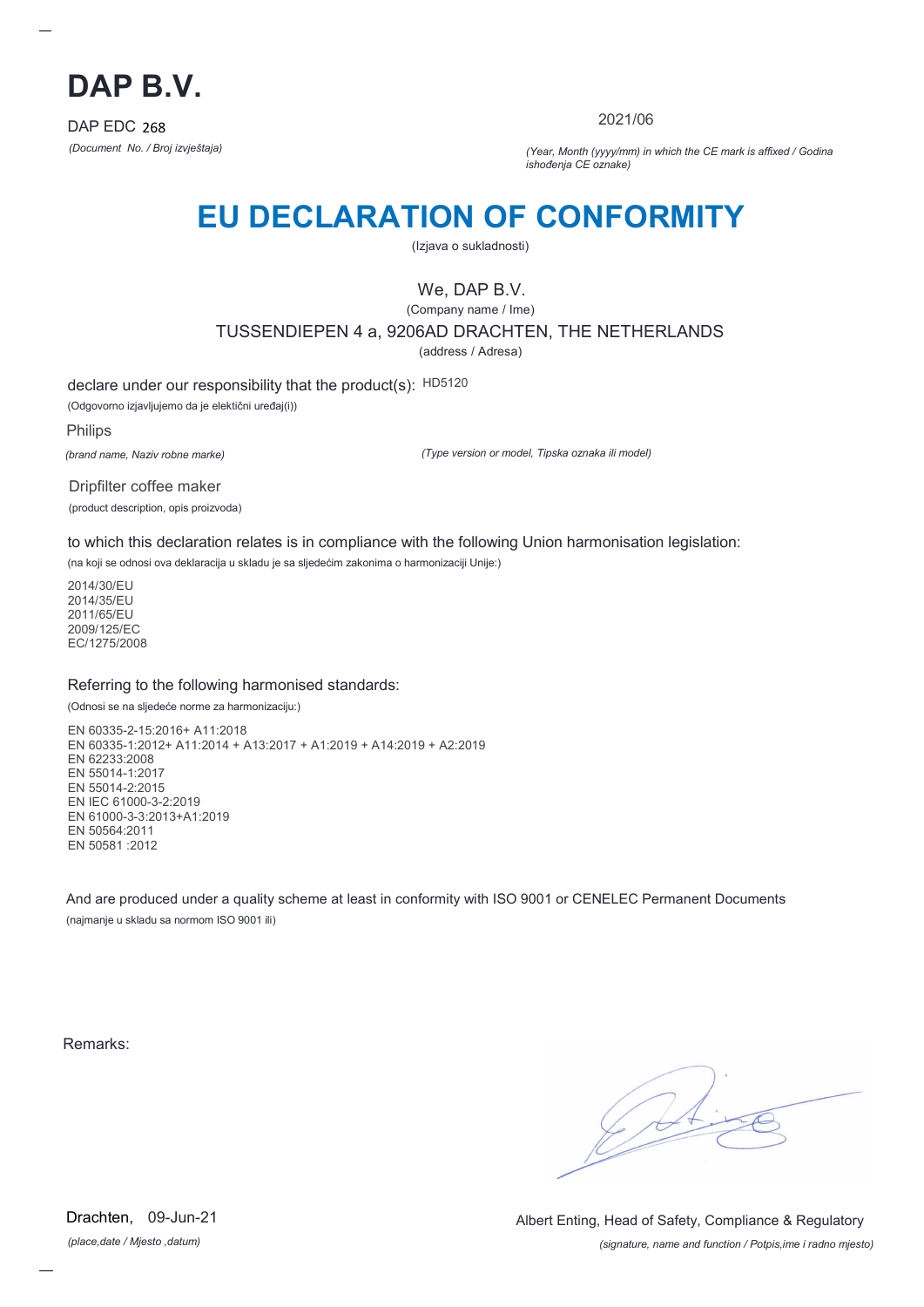

2021/06

*(Document No. / Αρ. έκθεσης) (Year, Month (yyyy/mm) in which the CE mark is affixed / Έτος επικόλλησης του σήματος συμμόρφωσης CE)*

## **EU DECLARATION OF CONFORMITY**

(ΔΗΛΩΣΗ ΣΥΜΜΟΡΦΩΣΗΣ CE)

We, DAP B.V.

(Company name / Επωνυμία) TUSSENDIEPEN 4 a, 9206AD DRACHTEN, THE NETHERLANDS (address / Διεύθυνση)

declare under our responsibility that the product(s): HD5120

(Δηλώνουμε υπεύθυνα ότι το ηλεκτρολογικό προϊόν/ προϊόντα)

Philips

*(brand name, ονομασία μάρκας)*

*(Type version or model, Τύπος έκδοσης ή μοντέλο)*

Dripfilter coffee maker (product description, περιγραφή προϊόντος)

to which this declaration relates is in compliance with the following Union harmonisation legislation: (στο οποίο αναφέρεται αυτή η δήλωση συμμορφώνεται με την παρακάτω νομοθεσία εναρμόνισης της Ένωσης:)

2014/30/EU 2014/35/EU 2011/65/EU 2009/125/EC EC/1275/2008

### Referring to the following harmonised standards:

(Αναφορικά με τα παρακάτω εναρμονισμένα πρότυπα:)

EN 60335-2-15:2016+ A11:2018 EN 60335-1:2012+ A11:2014 + A13:2017 + A1:2019 + A14:2019 + A2:2019 EN 62233:2008 EN 55014-1:2017 EN 55014-2:2015 EN IEC 61000-3-2:2019 EN 61000-3-3:2013+A1:2019 EN 50564:2011 EN 50581 :2012

And are produced under a quality scheme at least in conformity with ISO 9001 or CENELEC Permanent Documents

(Και παράγεται/ παράγονται σύμφωνα με ένα ποιοτικό πρόγραμμα που συμμορφούται, κατ'ελάχιστον, με το πρότυπο ISO 9001 ή με τα Μόνιμα Έγγραφα Τεκμηρίωσης της CENELEC)

Remarks:

 $\sqrt{4}$ 

*(place,date / τόπος, ημερομηνία)* Drachten, 09-Jun-21

*(signature, name and function / υπογραφή, ονοματεπώνυμο και λειτουργία)* Albert Enting, Head of Safety, Compliance & Regulatory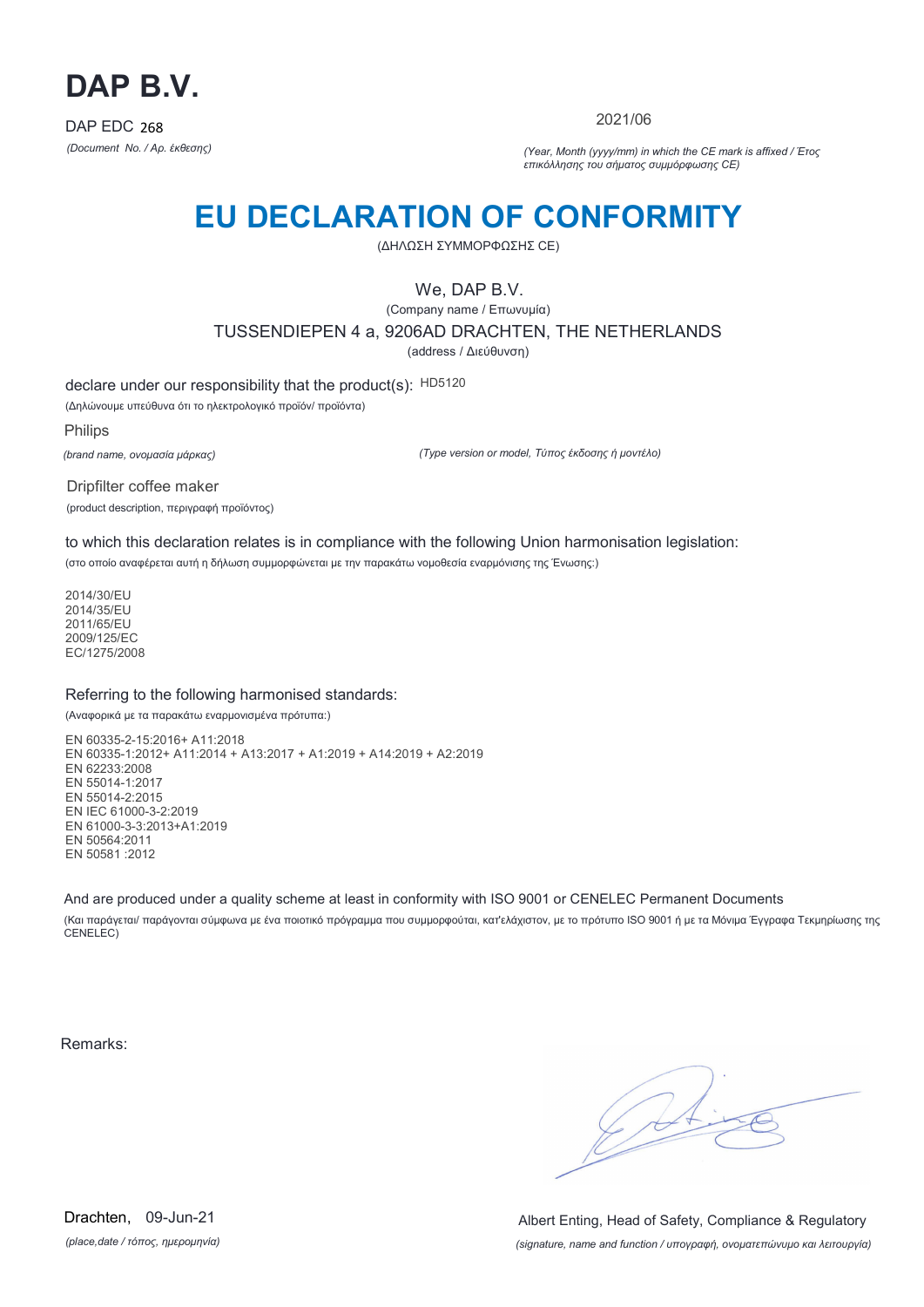

2021/06

*(Document No. / Документ №) (Year, Month (yyyy/mm) in which the CE mark is affixed / Година на поставяне на CE маркировката)*

## **EU DECLARATION OF CONFORMITY**

(CE Декларация за съответствие)

We, DAP B.V.

(Company name / Име )

TUSSENDIEPEN 4 a, 9206AD DRACHTEN, THE NETHERLANDS

(address / адрес)

declare under our responsibility that the product(s): HD5120

(Декларираме на наша отговорност, че електрическият(те) уред(и):

Philips

*(Brand name, търговска марка)*

*(Type version or model, Серия или модел)*

Dripfilter coffee maker (product description, описание на продукта(ите))

to which this declaration relates is in compliance with the following Union harmonisation legislation:

(към който се отнася настоящата декларация, е в съответствие със следното законодателство на Съюза относно хармонизацията:)

2014/30/EU 2014/35/EU 2011/65/EU 2009/125/EC EC/1275/2008

### Referring to the following harmonised standards:

(Отнася се към следните хармонизирани стандарти:)

EN 60335-2-15:2016+ A11:2018 EN 60335-1:2012+ A11:2014 + A13:2017 + A1:2019 + A14:2019 + A2:2019 EN 62233:2008 EN 55014-1:2017 EN 55014-2:2015 EN IEC 61000-3-2:2019 EN 61000-3-3:2013+A1:2019 EN 50564:2011 EN 50581 :2012

And are produced under a quality scheme at least in conformity with ISO 9001 or CENELEC Permanent Documents (и са произведени под система за качествен контрол най-малко в съответствие с ISO 9001 или)

Remarks:

*(place,date / място, дата)* Drachten, 09-Jun-21

*(signature, name and function / подпис, име и длъжност)* Albert Enting, Head of Safety, Compliance & Regulatory